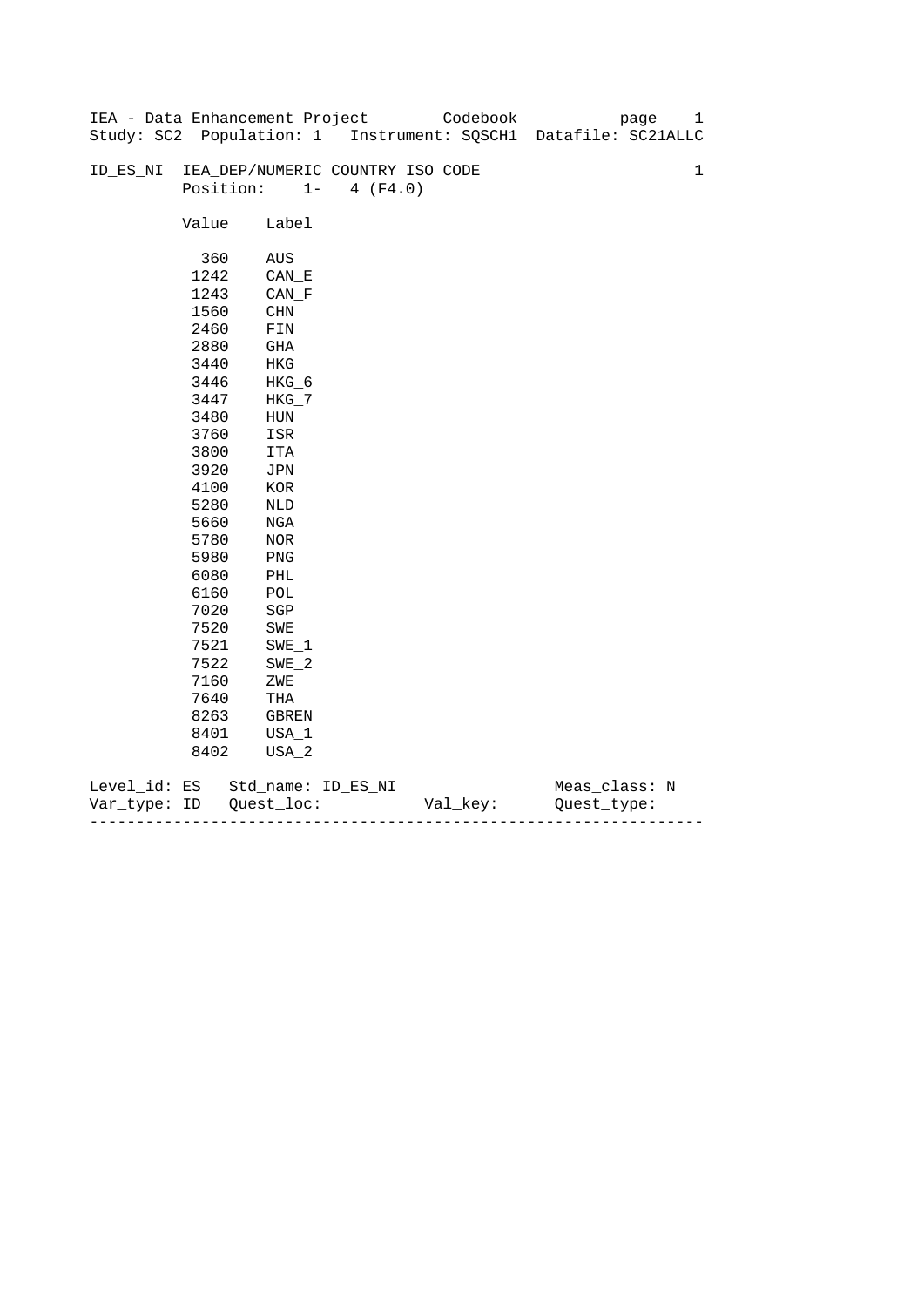|                           |                                                                                                                                                                                                               | Codebook<br>IEA - Data Enhancement Project<br>page<br>Study: SC2 Population: 1 Instrument: SQSCH1 Datafile: SC21ALLC                                                                                                                                                                                                                                      | 2 |
|---------------------------|---------------------------------------------------------------------------------------------------------------------------------------------------------------------------------------------------------------|-----------------------------------------------------------------------------------------------------------------------------------------------------------------------------------------------------------------------------------------------------------------------------------------------------------------------------------------------------------|---|
| ID ES AI                  | Position:                                                                                                                                                                                                     | IEA_DEP/ALPHANUMERIC COUNTRY ISO CODE<br>$5 -$<br>9(AB)                                                                                                                                                                                                                                                                                                   | 2 |
|                           | Value                                                                                                                                                                                                         | Label                                                                                                                                                                                                                                                                                                                                                     |   |
|                           | AUS<br>CAN E<br>CAN F<br>CHN<br>FIN<br><b>GBREN</b><br>GHA<br>HKG<br>$HKG_6$<br>HKG_7<br>HUN<br>ISR<br>ITA<br>JPN<br>KOR<br>NLD<br>NGA<br>NOR<br>PNG<br>PHL<br>POL<br>SGP<br>SWE<br>$SWE_1$<br>$SWE_2$<br>THA | Australia<br>Canada (English)<br>Canada (French)<br>China<br>Finland<br>UK (England)<br>Ghana<br>Hong Kong<br>Hong Kong (6)<br>Hong Kong (7)<br>Hungary<br>Israel<br>Italy<br>Japan<br>Korea, Republic of<br>Netherlands<br>Nigeria<br>Norway<br>Papua New Guinea<br>Philippines<br>Poland<br>Singapore<br>Sweden<br>Sweden (A)<br>Sweden (B)<br>Thailand |   |
|                           | USA 1<br>USA 2                                                                                                                                                                                                | United States (A)<br>United States (B)                                                                                                                                                                                                                                                                                                                    |   |
|                           | ZWE                                                                                                                                                                                                           | Zimbabwe                                                                                                                                                                                                                                                                                                                                                  |   |
| Level_id: ES<br>Var_type: | ID                                                                                                                                                                                                            | Meas_class: N<br>Std name: ID ES AI<br>Quest loc:<br>Val_key:<br>Ouest type:                                                                                                                                                                                                                                                                              |   |

------------------------------------------------------------------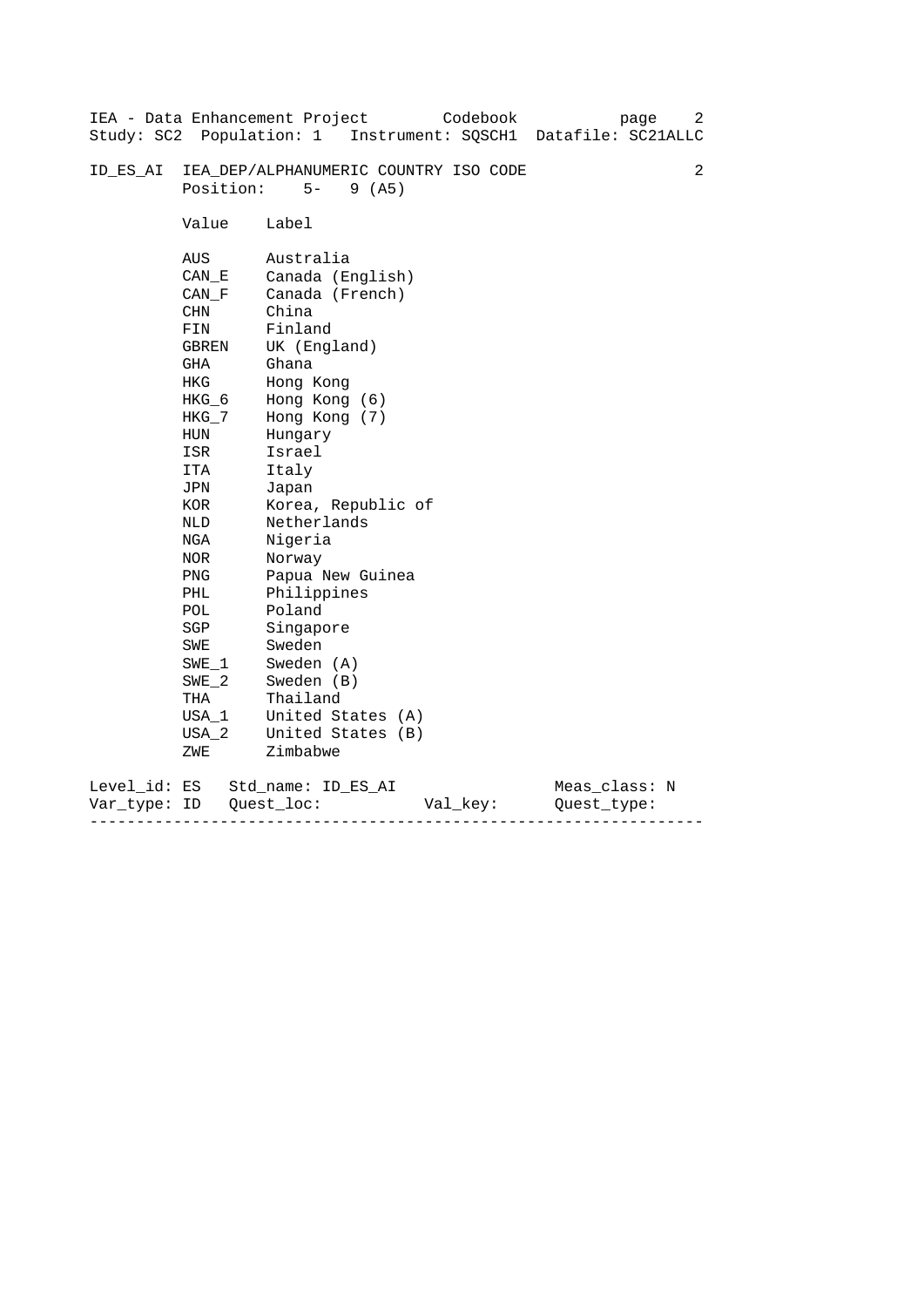| IEA - Data Enhancement Project |                                                                                                                                  |                                                                                                                                                                                                                                                                                       | Codebook<br>Study: SC2 Population: 1 Instrument: SQSCH1 Datafile: SC21ALLC | page                         | 3 |
|--------------------------------|----------------------------------------------------------------------------------------------------------------------------------|---------------------------------------------------------------------------------------------------------------------------------------------------------------------------------------------------------------------------------------------------------------------------------------|----------------------------------------------------------------------------|------------------------------|---|
| CNTRYNUM                       | COUNTRY NUMBER                                                                                                                   | Position: 10- 11 (F2.0)                                                                                                                                                                                                                                                               |                                                                            |                              | 3 |
|                                | Value                                                                                                                            | Label                                                                                                                                                                                                                                                                                 |                                                                            |                              |   |
|                                | 10<br>16<br>18<br>20<br>22<br>24<br>26<br>30<br>32<br>34<br>36<br>38<br>40<br>44<br>48<br>50<br>52<br>54<br>56<br>60<br>66<br>70 | Australia<br>Canada (French)<br>Canada (English)<br>China<br>UK (England)<br>Finland<br>Ghana<br>Hong Kong<br>Hungary<br>Israel<br>Italy<br>Japan<br>Korea<br>Netherlands<br>Nigeria<br>Norway<br>Papua New Guinea<br>Philippines<br>Poland<br>Singapore<br>Sweden (A, B)<br>Thailand |                                                                            |                              |   |
|                                | 72<br>74                                                                                                                         | United States (A, B)<br>Zimbabwe                                                                                                                                                                                                                                                      |                                                                            |                              |   |
| Level_id: ES Std_name: ID_ES_N |                                                                                                                                  |                                                                                                                                                                                                                                                                                       | Val_key:                                                                   | Meas_class: N<br>Quest_type: |   |
| POPN                           | POPULATION<br>Value Label                                                                                                        | Position: 12- 12 (F1.0)                                                                                                                                                                                                                                                               |                                                                            |                              | 4 |
|                                | 1<br>2<br>3                                                                                                                      | I (10-year olds)<br>II (14-year olds)<br>III (preuniversity)                                                                                                                                                                                                                          |                                                                            |                              |   |
| Level_id: Std_name: ID_POP     |                                                                                                                                  |                                                                                                                                                                                                                                                                                       |                                                                            | Meas_class: N                |   |
| STRATUM STRATUM NUMBER         | Position: 13- 14 (F2.0)                                                                                                          |                                                                                                                                                                                                                                                                                       |                                                                            |                              | 5 |
| Level_id: SM Std_name: ID_SM_N | ---------------------                                                                                                            |                                                                                                                                                                                                                                                                                       | Val_key: Quest_type:                                                       | Meas_class: N                |   |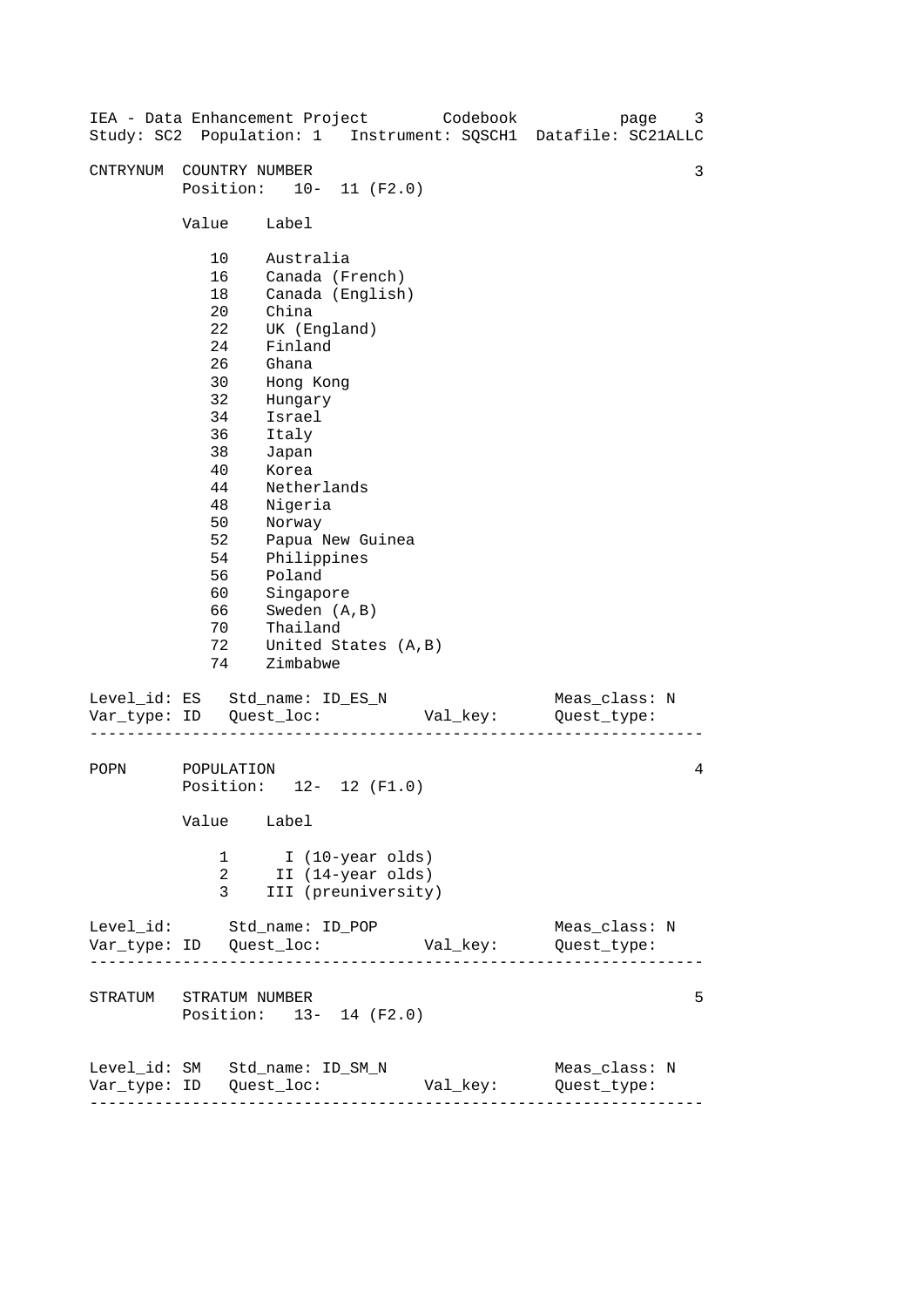------------------------------------------------------------------ ------------------------------------------------------------------ ------------------------------------------------------------------ ------------------------------------------------------------------ ------------------------------------------------------------------ IEA - Data Enhancement Project Codebook page 4 Study: SC2 Population: 1 Instrument: SQSCH1 Datafile: SC21ALLC SCHOOL SCHOOL NUMBER 6 Position: 15- 19 (F5.0) Level\_id: SC Std\_name: ID\_SC\_N Meas\_class: N Var\_type: ID Quest\_loc: Val\_key: Quest\_type: STRWT STRATUM WEIGHT (2 decimals) 7 Position: 20- 23 (F4.2) Level\_id: SM Std\_name: WT\_SM\_2 Meas\_class: R Var\_type: WT Quest\_loc: Val\_key: Quest\_type: SCHWT SCHOOL WEIGHT (2 decimals) 8 Position: 24- 27 (F4.2) Value Label 9 .A missing data Level\_id: SC Std\_name: WT\_SC Meas\_class: R Var\_type: WT Quest\_loc: Val\_key: Quest\_type: STRWGT STRATUM WEIGHT 39 Position: 28- 35 (F8.6) Level\_id: SM Std\_name: WT\_SM Meas\_class: R Var\_type: WT Quest\_loc: Val\_key: Quest\_type: LOCATION TYPE OF COMMUNITY LOCATION OF SCHOOL 10 Position: 36- 36 (F1.0) Value Label 1 inner urban 2 outer suburban 3 not metropolitan 4 rural 8 .A not ascertained 9 .O missing data Level\_id: SC Std\_name: ACBTYCOM Meas\_class: N Var\_type: BG Quest\_loc: 1 Val\_key: Quest\_type: MC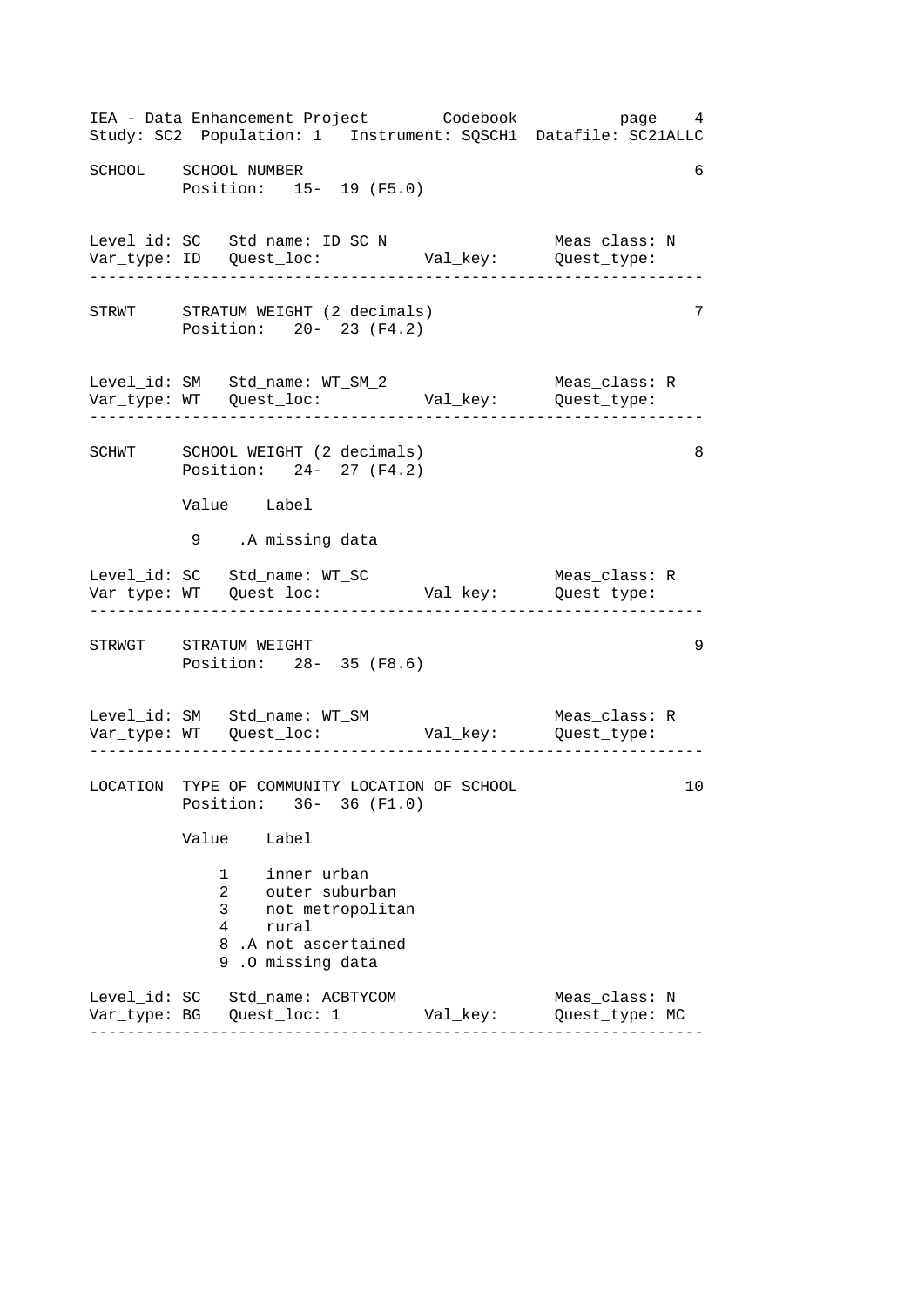------------------------------------------------------------------ ------------------------------------------------------------------ ------------------------------------------------------------------ ------------------------------------------------------------------ 11 IEA - Data Enhancement Project Codebook page 5 Study: SC2 Population: 1 Instrument: SQSCH1 Datafile: SC21ALLC AREAPOPN POPULATION SIZE OF AREA Position: 37- 37 (F1.0) Value Label 1 more than 1,000,000<br>2 100,000 - 1.000.000  $\begin{array}{r} 2 & 100,000 - 1,000,000 \\ 3 & 10,000 - 100.000 \end{array}$  $10,000 - 100,000$ 4 1,000 - 10,000 5 less than 1,000 8 .A not ascertained 9 .O missing data Level\_id: SC Std\_name: ACBPSIZE Meas\_class: O Var\_type: BG Quest\_loc: 2 Val\_key: Quest\_type: MC SCHPER SCHOOL WEEK DIVIDED INTO PERIODS 12 Position: 38- 38 (F1.0) Value Label 1 yes 2 no 8 .A not ascertained 9 .O missing data Level\_id: SC Std\_name: ACBPERIO Meas\_class: N Var\_type: BG Quest\_loc: 3 Val\_key: Quest\_type: MC NRPER NUMBER OF PERIODS PER SCHOOL WEEK 13 Position: 39- 40 (F2.0) Value Label 98 .A not ascertained 99 .O missing data Level\_id: SC Std\_name: ACBPERIW Meas\_class: R Var\_type: BG Quest\_loc: 4/A Val\_key: Quest\_type: FR NRMIN NUMBER OF MINUTES PER PERIOD 14 Position: 41- 42 (F2.0) Value Label 98 .A not ascertained 99 .O missing data Level\_id: SC Std\_name: ACBMINUP Meas\_class: R Var\_type: BG Quest\_loc: 4/B Val\_key: Quest\_type: FR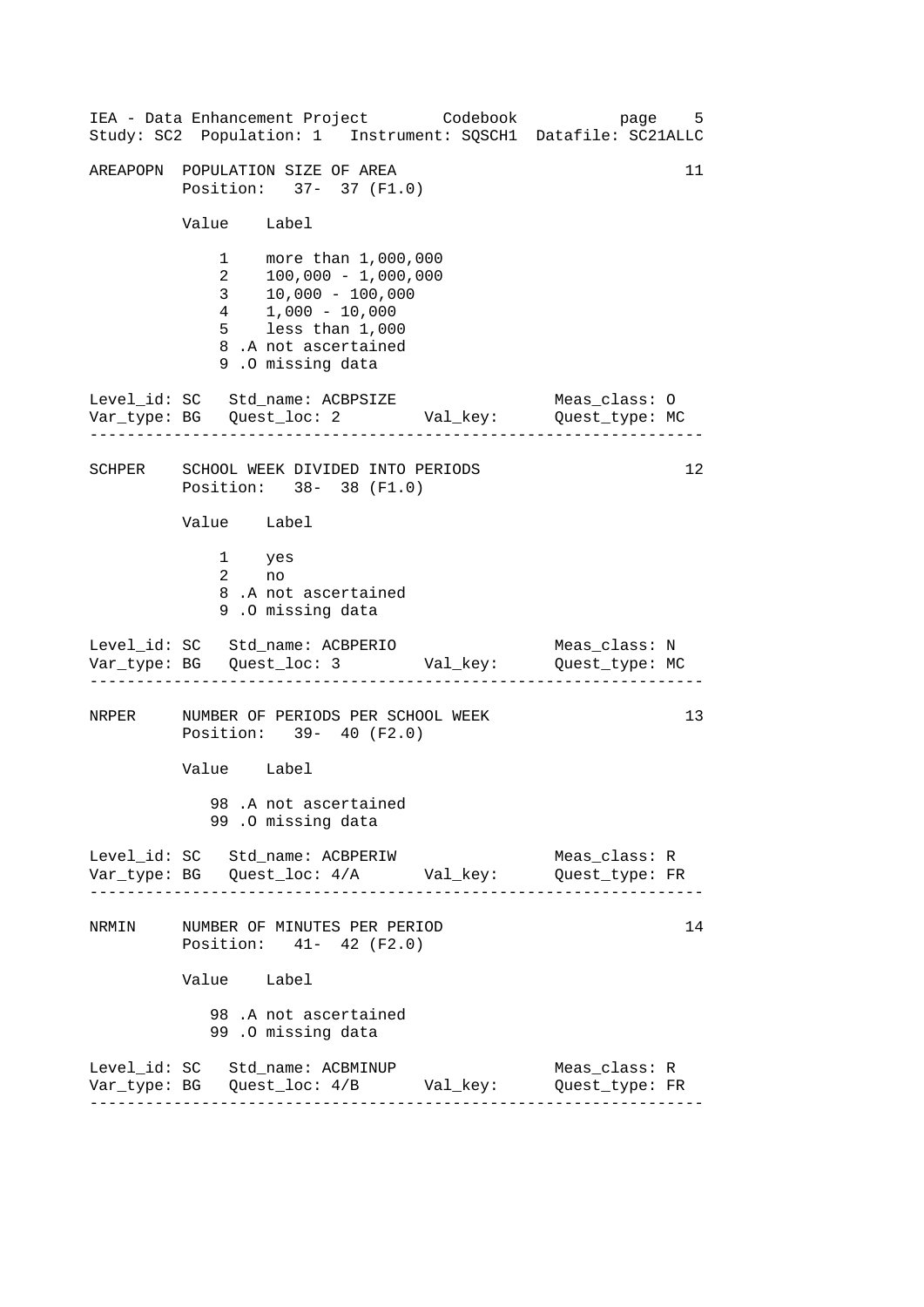------------------------------------------------------------------ ------------------------------------------------------------------ ------------------------------------------------------------------ ------------------------------------------------------------------ IEA - Data Enhancement Project Codebook page 6 Study: SC2 Population: 1 Instrument: SQSCH1 Datafile: SC21ALLC NRHRS MUMBER OF INSTRUCTION HOURS PER WEEK 15 Position: 43- 44 (F2.0) Value Label 98 .A not ascertained 99 .O missing data Level\_id: SC Std\_name: ACBINSTH Meas\_class: R Var\_type: BG Quest\_loc: 5 Val\_key: Quest\_type: FR WEEKS NUMBER OF WEEKS PER YEAR SCHOOL IS OPEN 16 Position: 45- 46 (F2.0) Value Label 98 .A not ascertained 99 .O missing data Level\_id: SC Std\_name: ACBWEOP Meas\_class: R Var\_type: BG Quest\_loc: 6 Val\_key: Quest\_type: FR YRPM YEAR P/NUMBER OF MALE STUDENTS 17 Position: 47- 49 (F3.0) Value Label 998 .A not ascertained 999 .O missing data Level\_id: SC Std\_name: ACBSG00M Meas\_class: R Var\_type: BG Quest\_loc: 7/A Val\_key: Quest\_type: FR YRPF YEAR P/NUMBER OF FEMALE STUDENTS 18 Position: 50- 52 (F3.0) Value Label 998 .A not ascertained 999 .O missing data Level\_id: SC Std\_name: ACBSG00F Meas\_class: R Var\_type: BG Quest\_loc: 7/A Val\_key: Quest\_type: FR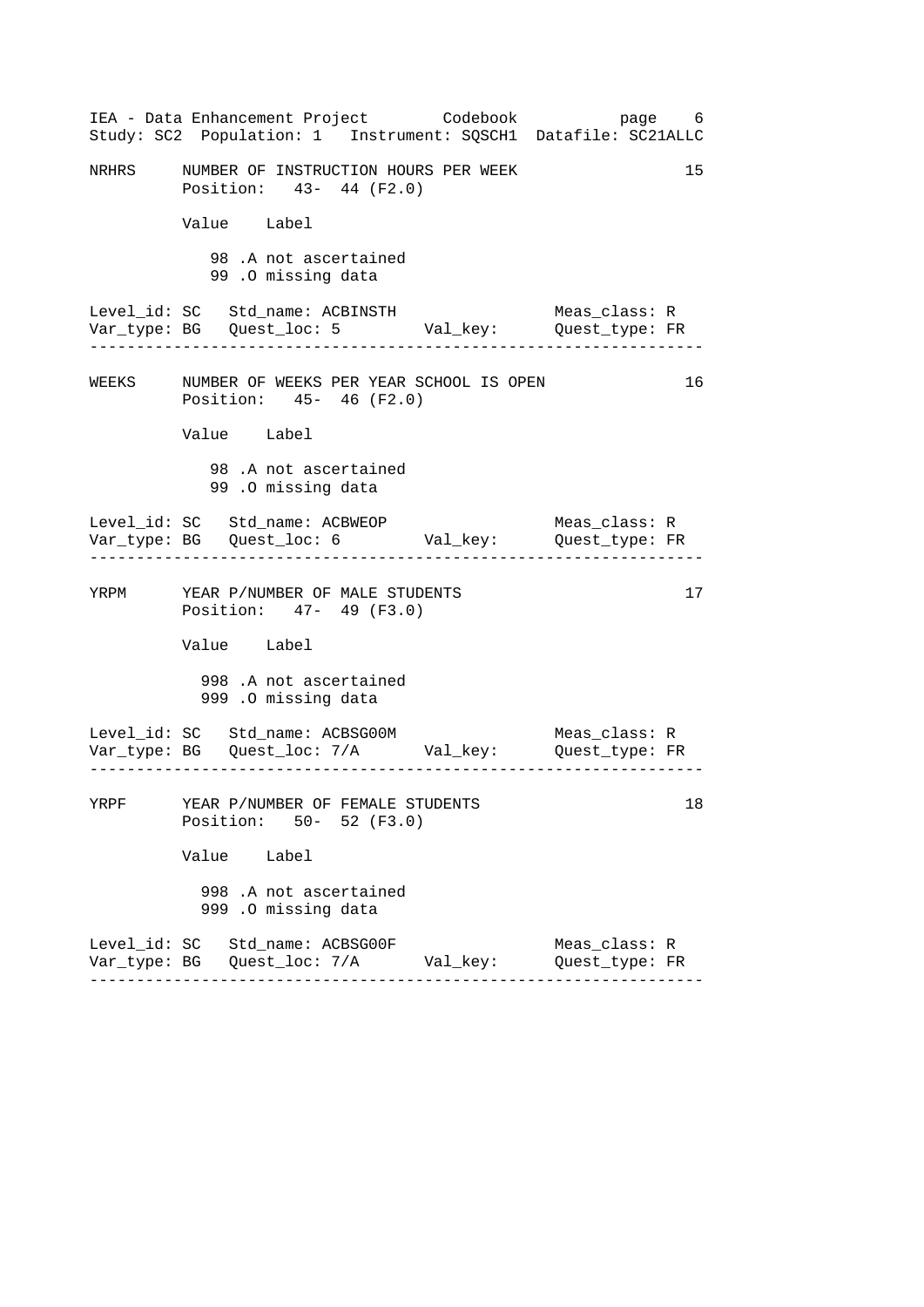|                                       |                                  |                                               |                         | IEA - Data Enhancement Project       Codebook  | page 7<br>Study: SC2 Population: 1 Instrument: SQSCH1 Datafile: SC21ALLC |    |
|---------------------------------------|----------------------------------|-----------------------------------------------|-------------------------|------------------------------------------------|--------------------------------------------------------------------------|----|
| YR1M YEAR 1/NUMBER OF MALE STUDENTS   | Position: 53- 55 (F3.0)          |                                               |                         |                                                |                                                                          | 19 |
|                                       | Value Label                      |                                               |                         |                                                |                                                                          |    |
|                                       |                                  | 998 .A not ascertained<br>999 .O missing data |                         |                                                |                                                                          |    |
| Level_id: SC   Std_name: ACBSG01M     | .                                |                                               |                         |                                                | Meas_class: R                                                            |    |
| YR1F YEAR 1/NUMBER OF FEMALE STUDENTS | Position: 56- 58 (F3.0)          |                                               |                         |                                                |                                                                          | 20 |
|                                       | Value Label                      |                                               |                         |                                                |                                                                          |    |
|                                       |                                  | 998 .A not ascertained<br>999 .O missing data |                         |                                                |                                                                          |    |
| Level_id: SC   Std_name: ACBSG01F     |                                  |                                               |                         |                                                | Meas_class: R                                                            |    |
| YR2M YEAR 2/NUMBER OF MALE STUDENTS   | Position: 59- 61 (F3.0)          |                                               |                         |                                                |                                                                          | 21 |
|                                       | Value Label                      |                                               |                         |                                                |                                                                          |    |
|                                       |                                  | 998 .A not ascertained<br>999 .O missing data |                         |                                                |                                                                          |    |
| Level_id: SC Std_name: ACBSG02M       |                                  |                                               |                         |                                                | Meas_class: R                                                            |    |
| YR2F                                  | YEAR 2/NUMBER OF FEMALE STUDENTS |                                               | Position: 62- 64 (F3.0) |                                                |                                                                          | 22 |
|                                       | Value Label                      |                                               |                         |                                                |                                                                          |    |
|                                       |                                  | 998 .A not ascertained<br>999 .O missing data |                         |                                                |                                                                          |    |
| Level_id: SC Std_name: ACBSG02F       |                                  |                                               |                         | Var_type: BG   Quest_loc: 7/C         Val_key: | Meas_class: R<br>Quest_type: FR                                          |    |
|                                       |                                  |                                               |                         |                                                |                                                                          |    |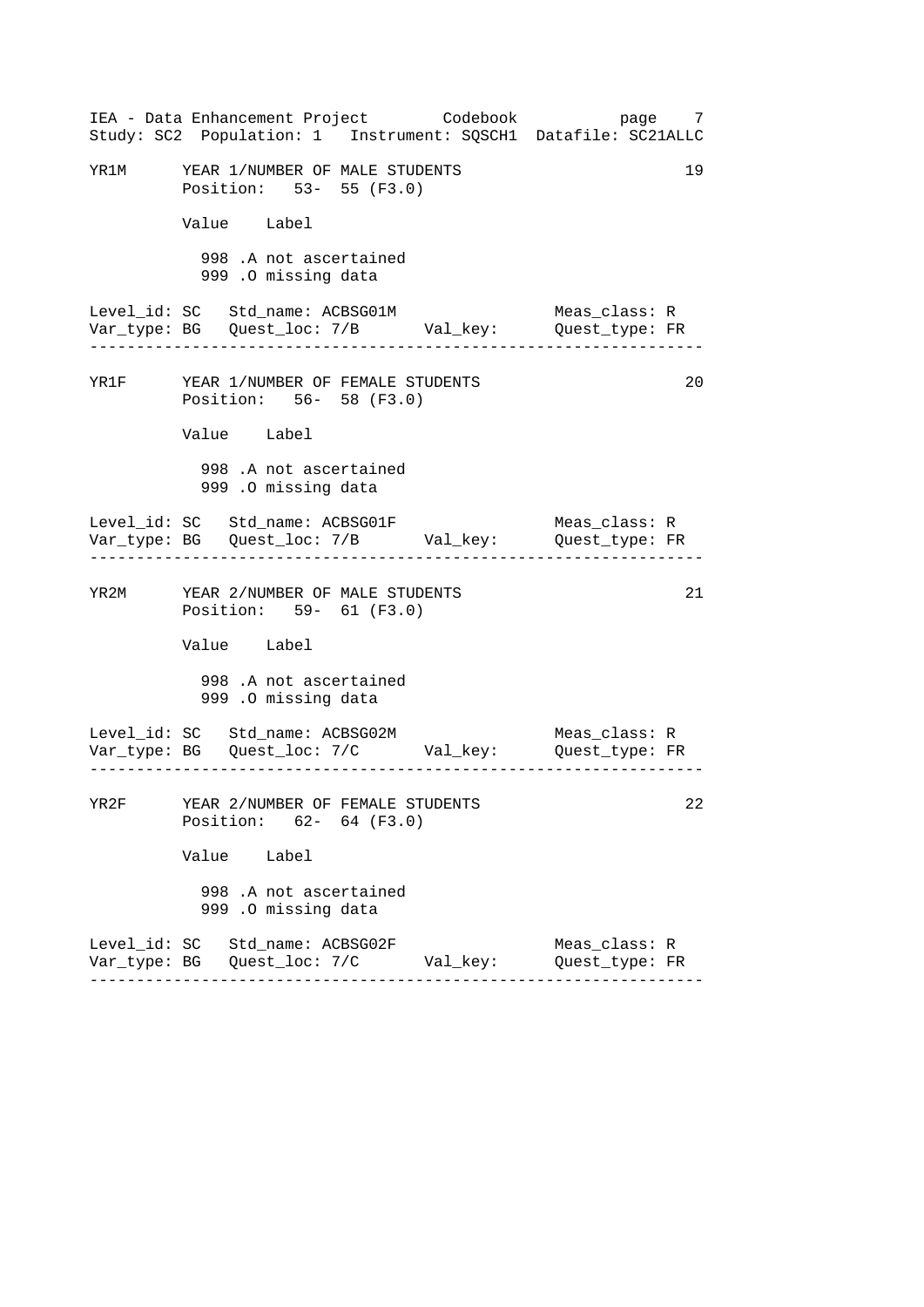|      | IEA - Data Enhancement Project       Codebook                                     |  | Study: SC2 Population: 1 Instrument: SQSCH1 Datafile: SC21ALLC | page 8 |
|------|-----------------------------------------------------------------------------------|--|----------------------------------------------------------------|--------|
|      | YR3M YEAR 3/NUMBER OF MALE STUDENTS<br>Position: 65- 67 (F3.0)                    |  |                                                                | 23     |
|      | Value Label                                                                       |  |                                                                |        |
|      | 998 .A not ascertained<br>999 .O missing data                                     |  |                                                                |        |
|      | Level_id: SC   Std_name: ACBSG03M<br>. _ _ _ _ _ _ _ _ _ _ _ _ _ _ _              |  | Meas_class: R                                                  |        |
|      | YR3F YEAR 3/NUMBER OF FEMALE STUDENTS<br>Position: 68- 70 (F3.0)                  |  |                                                                | 24     |
|      | Value Label                                                                       |  |                                                                |        |
|      | 998 .A not ascertained<br>999 .O missing data                                     |  |                                                                |        |
|      | Level_id: SC   Std_name: ACBSG03F                                                 |  | Meas_class: R                                                  |        |
|      | YR4M YEAR 4/NUMBER OF MALE STUDENTS<br>Position: 71- 73 (F3.0)                    |  |                                                                | 25     |
|      | Value Label                                                                       |  |                                                                |        |
|      | 998 .A not ascertained<br>999 .O missing data                                     |  |                                                                |        |
|      | Level_id: SC Std_name: ACBSG04M                                                   |  | Meas_class: R                                                  |        |
| YR4F | YEAR 4/NUMBER OF FEMALE STUDENTS<br>Position: 74- 76 (F3.0)                       |  |                                                                | 26     |
|      | Value Label                                                                       |  |                                                                |        |
|      | 998 .A not ascertained<br>999 .O missing data                                     |  |                                                                |        |
|      | Level_id: SC Std_name: ACBSG04F<br>Var_type: BG   Quest_loc: 7/E         Val_key: |  | Meas_class: R<br>Quest_type: FR                                |        |
|      |                                                                                   |  |                                                                |        |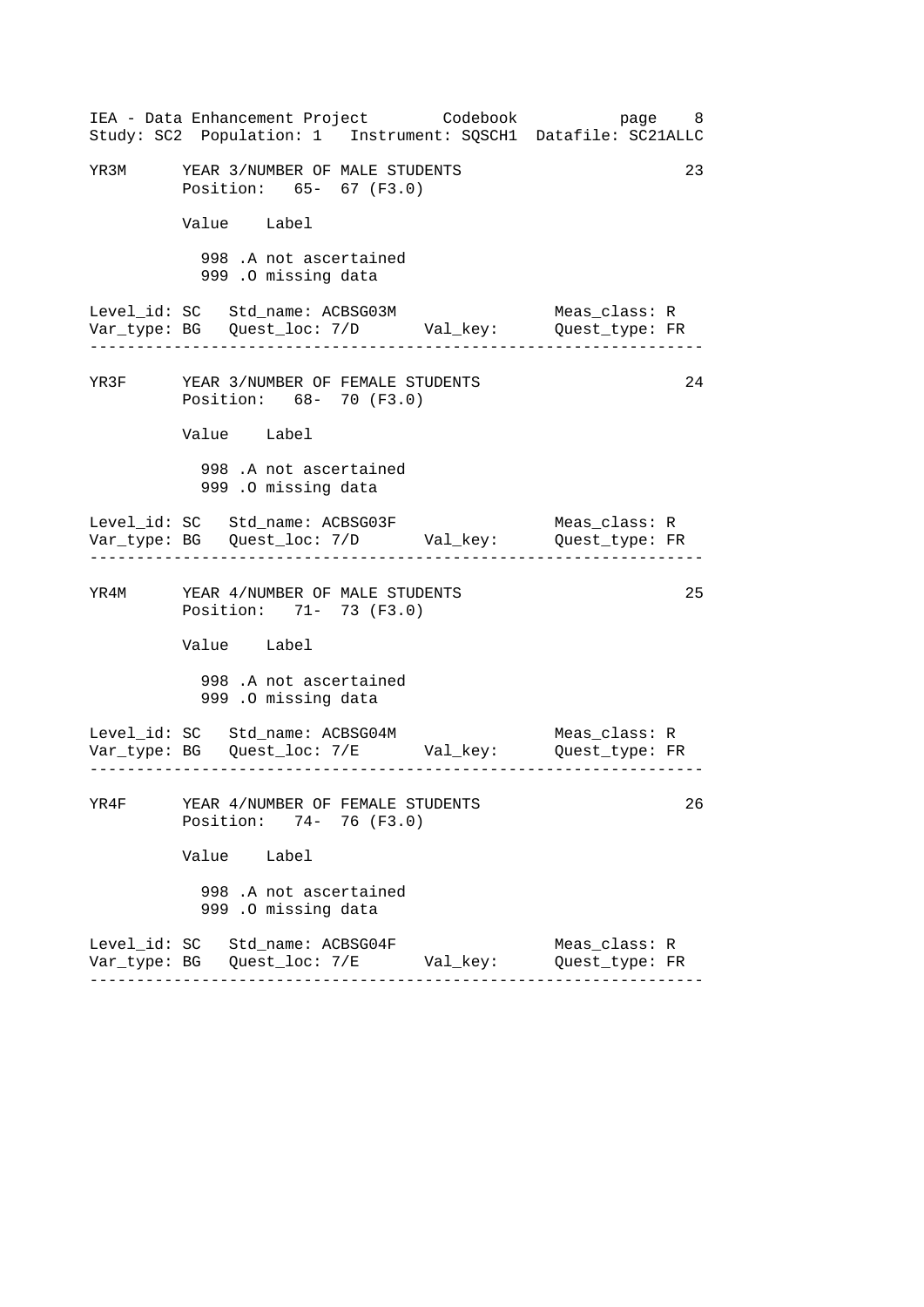|      |                                                                  | IEA - Data Enhancement Project Codebook          | page 9<br>Study: SC2 Population: 1 Instrument: SQSCH1 Datafile: SC21ALLC |    |
|------|------------------------------------------------------------------|--------------------------------------------------|--------------------------------------------------------------------------|----|
|      | YR5M YEAR 5/NUMBER OF MALE STUDENTS<br>Position: 77- 79 (F3.0)   |                                                  |                                                                          | 27 |
|      | Value Label                                                      |                                                  |                                                                          |    |
|      | 998 .A not ascertained<br>999 .O missing data                    |                                                  |                                                                          |    |
|      | Level_id: SC Std_name: ACBSG05M                                  |                                                  | Meas_class: R                                                            |    |
|      | YR5F YEAR 5/NUMBER OF FEMALE STUDENTS<br>Position: 80- 82 (F3.0) |                                                  |                                                                          | 28 |
|      | Value Label                                                      |                                                  |                                                                          |    |
|      | 998 .A not ascertained<br>999 .O missing data                    |                                                  |                                                                          |    |
|      | Level_id: SC Std_name: ACBSG05F                                  |                                                  | Meas_class: R                                                            |    |
|      | YR6M YEAR 6/NUMBER OF MALE STUDENTS<br>Position: 83- 85 (F3.0)   |                                                  |                                                                          | 29 |
|      | Value Label                                                      |                                                  |                                                                          |    |
|      | 998 .A not ascertained<br>999 .O missing data                    |                                                  |                                                                          |    |
|      | Level_id: SC Std_name: ACBSG06M                                  |                                                  | Meas_class: R                                                            |    |
| YR6F | YEAR 6/NUMBER OF FEMALE STUDENTS<br>Position: 86- 88 (F3.0)      |                                                  |                                                                          | 30 |
|      | Value Label                                                      |                                                  |                                                                          |    |
|      | 998 .A not ascertained<br>999 .O missing data                    |                                                  |                                                                          |    |
|      | Level_id: SC Std_name: ACBSG06F                                  | Var_type: BG    Quest_loc: 7/G          Val_key: | Meas_class: R<br>Quest_type: FR                                          |    |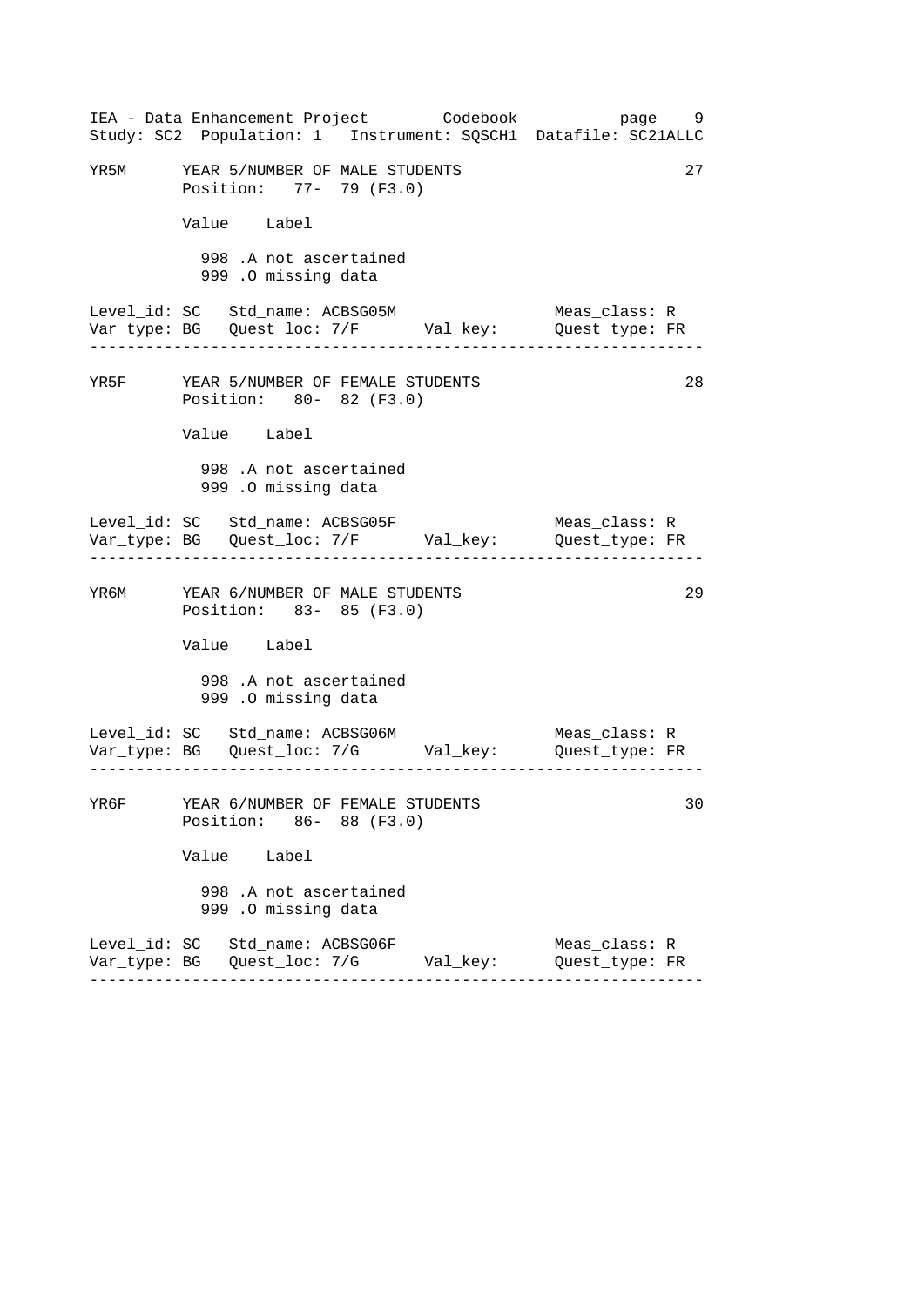|                                       |                                                              |                                               | IEA - Data Enhancement Project Codebook          | page 10<br>Study: SC2 Population: 1 Instrument: SQSCH1 Datafile: SC21ALLC |    |
|---------------------------------------|--------------------------------------------------------------|-----------------------------------------------|--------------------------------------------------|---------------------------------------------------------------------------|----|
| YR7M YEAR 7/NUMBER OF MALE STUDENTS   | Position: 89- 91 (F3.0)                                      |                                               |                                                  |                                                                           | 31 |
|                                       | Value Label                                                  |                                               |                                                  |                                                                           |    |
|                                       |                                                              | 998 .A not ascertained<br>999 .O missing data |                                                  |                                                                           |    |
| Level_id: SC Std_name: ACBSG07M       |                                                              |                                               |                                                  | Meas_class: R                                                             |    |
| YR7F YEAR 7/NUMBER OF FEMALE STUDENTS | Position: 92- 94 (F3.0)                                      |                                               |                                                  |                                                                           | 32 |
|                                       | Value Label                                                  |                                               |                                                  |                                                                           |    |
|                                       |                                                              | 998 .A not ascertained<br>999 .0 missing data |                                                  |                                                                           |    |
| Level_id: SC Std_name: ACBSG07F       |                                                              |                                               |                                                  | Meas_class: R                                                             |    |
| YR8M YEAR 8/NUMBER OF MALE STUDENTS   | Position: 95- 97 (F3.0)                                      |                                               |                                                  |                                                                           | 33 |
|                                       | Value Label                                                  |                                               |                                                  |                                                                           |    |
|                                       |                                                              | 998 .A not ascertained<br>999 .O missing data |                                                  |                                                                           |    |
| Level_id: SC Std_name: ACBSG08M       |                                                              |                                               |                                                  | Meas_class: R                                                             |    |
| YR8F                                  | YEAR 8/NUMBER OF FEMALE STUDENTS<br>Position: 98- 100 (F3.0) |                                               |                                                  |                                                                           | 34 |
|                                       | Value Label                                                  |                                               |                                                  |                                                                           |    |
|                                       |                                                              | 998 .A not ascertained<br>999 .O missing data |                                                  |                                                                           |    |
| Level_id: SC Std_name: ACBSG08F       |                                                              |                                               | Var_type: BG    Quest_loc: 7/I          Val_key: | Meas_class: R<br>Quest_type: FR                                           |    |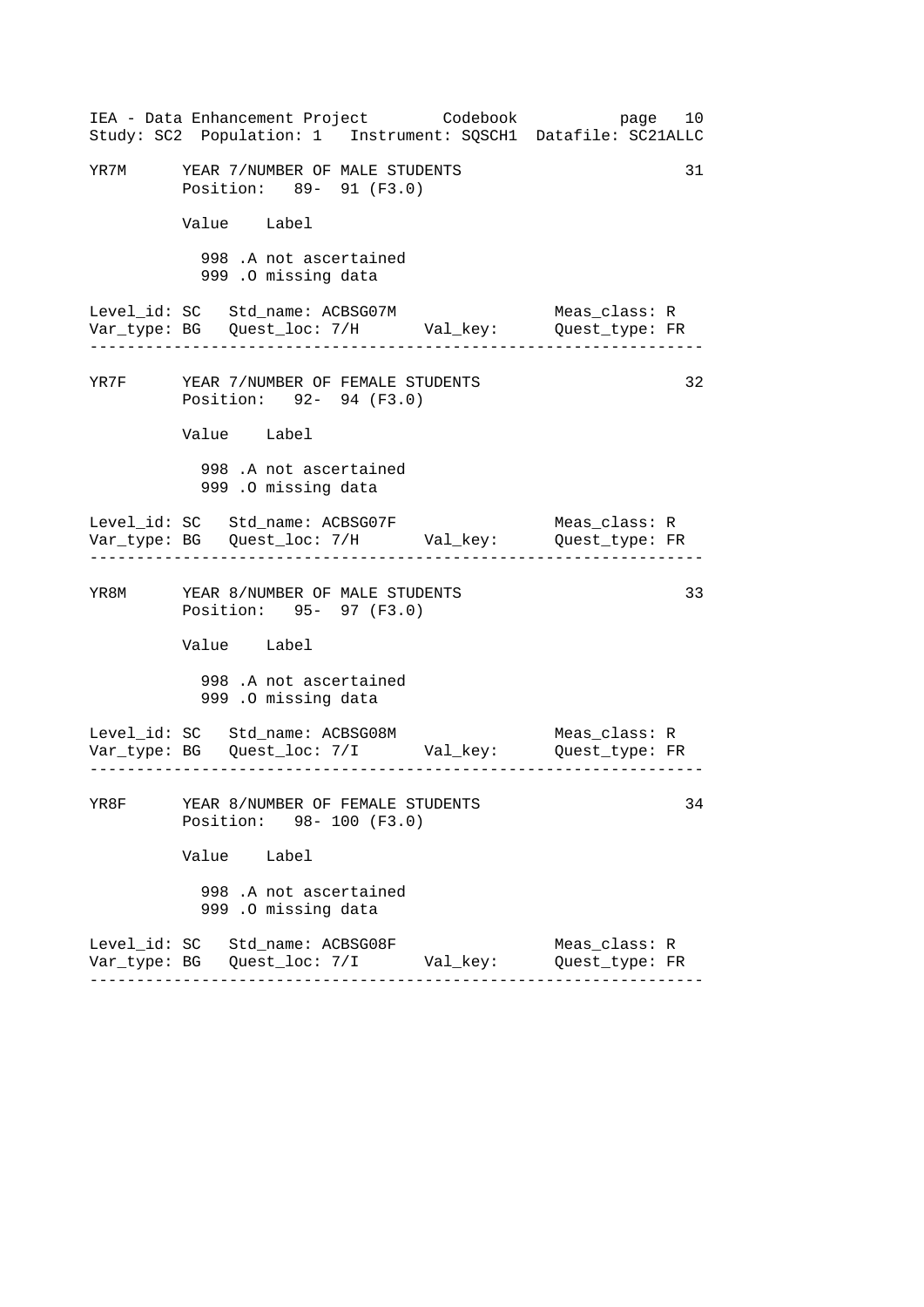|  |                                                                      | IEA - Data Enhancement Project Codebook         | Study: SC2 Population: 1 Instrument: SQSCH1 Datafile: SC21ALLC                         | page 11 |
|--|----------------------------------------------------------------------|-------------------------------------------------|----------------------------------------------------------------------------------------|---------|
|  | YR9M YEAR 9/NUMBER OF MALE STUDENTS<br>Position: 101- 103 (F3.0)     |                                                 |                                                                                        | 35      |
|  | Value Label                                                          |                                                 |                                                                                        |         |
|  | 998 .A not ascertained<br>999 .O missing data                        |                                                 |                                                                                        |         |
|  | Level_id: SC Std_name: ACBSG09M<br>. _ _ _ _ _ _ _ _ _ _ _ _ _       |                                                 | Meas_class: R                                                                          |         |
|  | YR9F YEAR 9/NUMBER OF FEMALE STUDENTS<br>Position: 104-106 (F3.0)    |                                                 |                                                                                        | 36      |
|  | Value Label                                                          |                                                 |                                                                                        |         |
|  | 998 .A not ascertained<br>999 .O missing data                        |                                                 |                                                                                        |         |
|  | ----------------------------------                                   |                                                 | Meas_class: R<br>-------------------------                                             |         |
|  | YR10M YEAR 10/NUMBER OF MALE STUDENTS<br>Position: 107- 109 (F3.0)   |                                                 |                                                                                        | 37      |
|  | Value Label                                                          |                                                 |                                                                                        |         |
|  | 998 .A not ascertained<br>999 .O missing data                        |                                                 |                                                                                        |         |
|  | Level_id: SC Std_name: ACBSG10M                                      |                                                 | Meas_class: R<br>Var_type: BG    Quest_loc: 7/K         Val_key:        Quest_type: FR |         |
|  | YR10F YEAR 10/NUMBER OF FEMALE STUDENTS<br>Position: 110- 112 (F3.0) |                                                 |                                                                                        | 38      |
|  | Value Label                                                          |                                                 |                                                                                        |         |
|  | 998 .A not ascertained<br>999 .O missing data                        |                                                 |                                                                                        |         |
|  | Level_id: SC   Std_name: ACBSG10F                                    | Var_type: BG    Quest_loc: 7/K         Val_key: | Meas_class: R<br>Quest type: FR                                                        |         |
|  |                                                                      |                                                 |                                                                                        |         |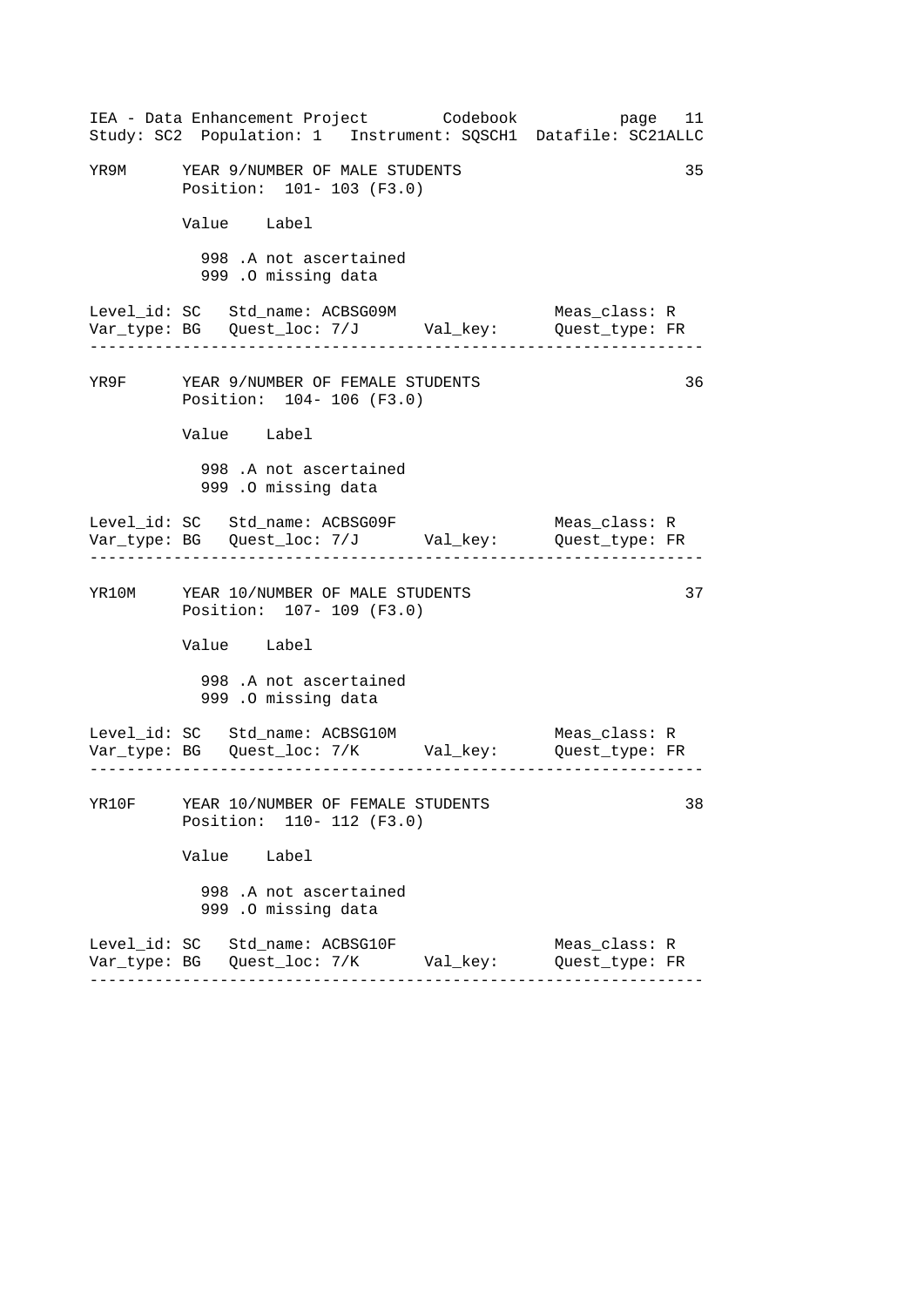| IEA - Data Enhancement Project Codebook<br>Study: SC2 Population: 1 Instrument: SQSCH1 Datafile: SC21ALLC |  | page 12                         |    |
|-----------------------------------------------------------------------------------------------------------|--|---------------------------------|----|
| YR11M YEAR 11/NUMBER OF MALE STUDENTS<br>Position: 113- 115 (F3.0)                                        |  |                                 | 39 |
| Value Label                                                                                               |  |                                 |    |
| 998 .A not ascertained<br>999 .O missing data                                                             |  |                                 |    |
| Level_id: SC Std_name: ACBSG11M                                                                           |  | Meas_class: R                   |    |
| YR11F YEAR 11/NUMBER OF FEMALE STUDENTS<br>Position: 116- 118 (F3.0)                                      |  |                                 | 40 |
| Value Label                                                                                               |  |                                 |    |
| 998 .A not ascertained<br>999 .O missing data                                                             |  |                                 |    |
|                                                                                                           |  | Meas_class: R                   |    |
| YR12M YEAR 12/NUMBER OF MALE STUDENTS<br>Position: 119- 121 (F3.0)                                        |  |                                 | 41 |
| Value Label                                                                                               |  |                                 |    |
| 998 .A not ascertained<br>999 .O missing data                                                             |  |                                 |    |
|                                                                                                           |  |                                 |    |
| YR12F YEAR 12/NUMBER OF FEMALE STUDENTS<br>Position: 122- 124 (F3.0)                                      |  |                                 | 42 |
| Value Label                                                                                               |  |                                 |    |
| 998 .A not ascertained<br>999 .O missing data                                                             |  |                                 |    |
| Level_id: SC Std_name: ACBSG12F                                                                           |  | Meas_class: R<br>Quest_type: FR |    |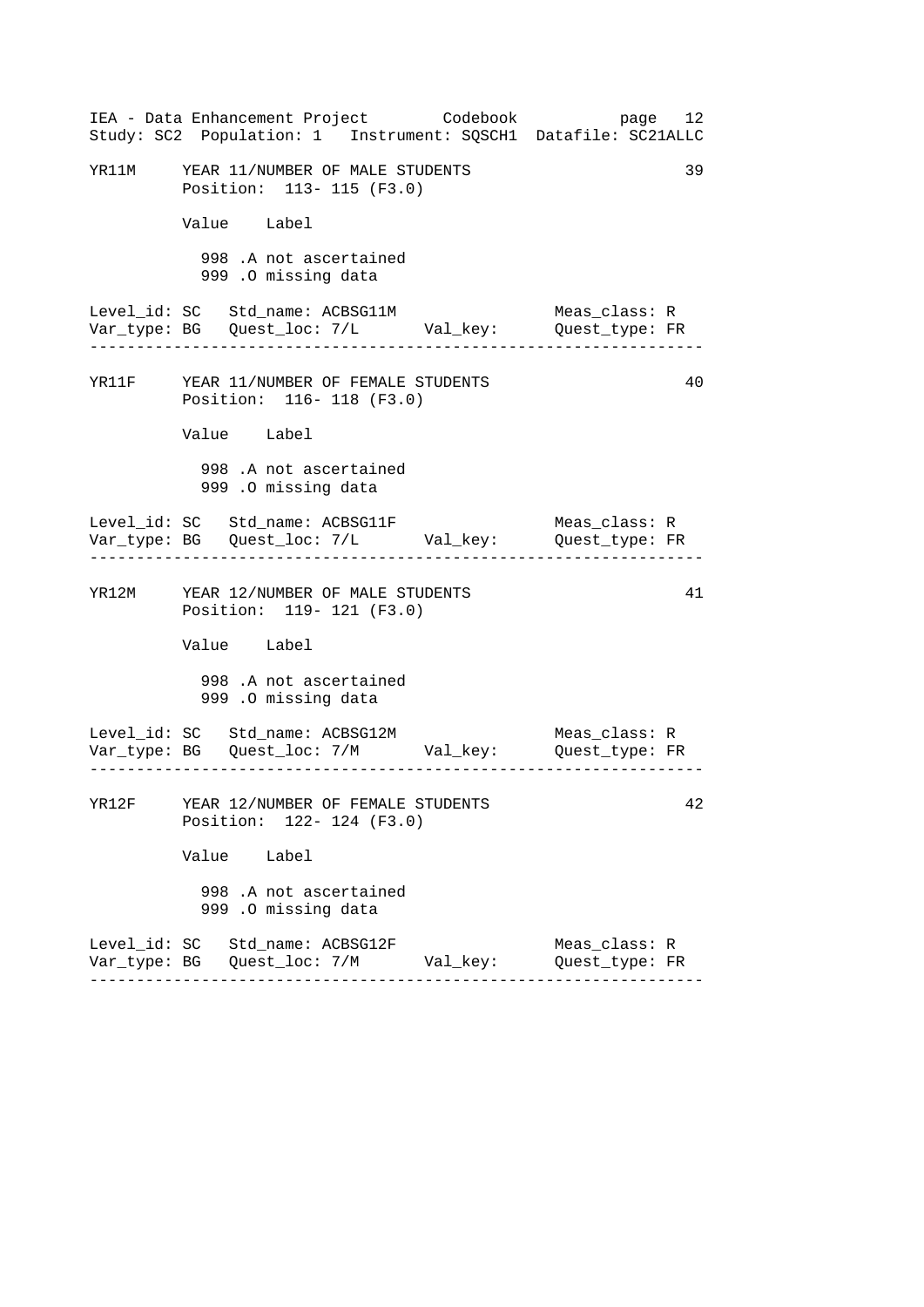| IEA - Data Enhancement Project Codebook<br>Study: SC2 Population: 1 Instrument: SQSCH1 Datafile: SC21ALLC               | page 13                         |
|-------------------------------------------------------------------------------------------------------------------------|---------------------------------|
| YR13M YEAR 13/NUMBER OF MALE STUDENTS<br>Position: 125- 127 (F3.0)                                                      | 43                              |
| Value Label                                                                                                             |                                 |
| 998 .A not ascertained<br>999 .0 missing data                                                                           |                                 |
| Level_id: SC Std_name: ACBSG13M                                                                                         | Meas_class: R                   |
| YR13F YEAR 13/NUMBER OF FEMALE STUDENTS<br>Position: 128- 130 (F3.0)                                                    | 44                              |
| Value Label                                                                                                             |                                 |
| 998 .A not ascertained<br>999 .O missing data                                                                           |                                 |
|                                                                                                                         | Meas_class: R                   |
| PRITCHM NUMBER OF PRIMARY TEACHERS/MALE<br>Position: 131- 133 (F3.0)                                                    | 45                              |
| Value Label                                                                                                             |                                 |
| 998 .A not ascertained<br>999 .O missing data                                                                           |                                 |
| Level_id: SC Std_name: ACBTEACM<br>__ __ __ __<br>Var_type: BG    Quest_loc: 8/A         Val_key:        Quest_type: FR | Meas_class: R                   |
| PRITCHF NUMBER OF PRIMARY TEACHERS/FEMALE<br>Position: 134- 136 (F3.0)                                                  | 46                              |
| Value Label                                                                                                             |                                 |
| 998 .A not ascertained<br>999 .O missing data                                                                           |                                 |
| Level_id: SC Std_name: ACBTEACF<br>Var_type: BG   Quest_loc: 8/B        Val_key:                                        | Meas_class: R<br>Quest_type: FR |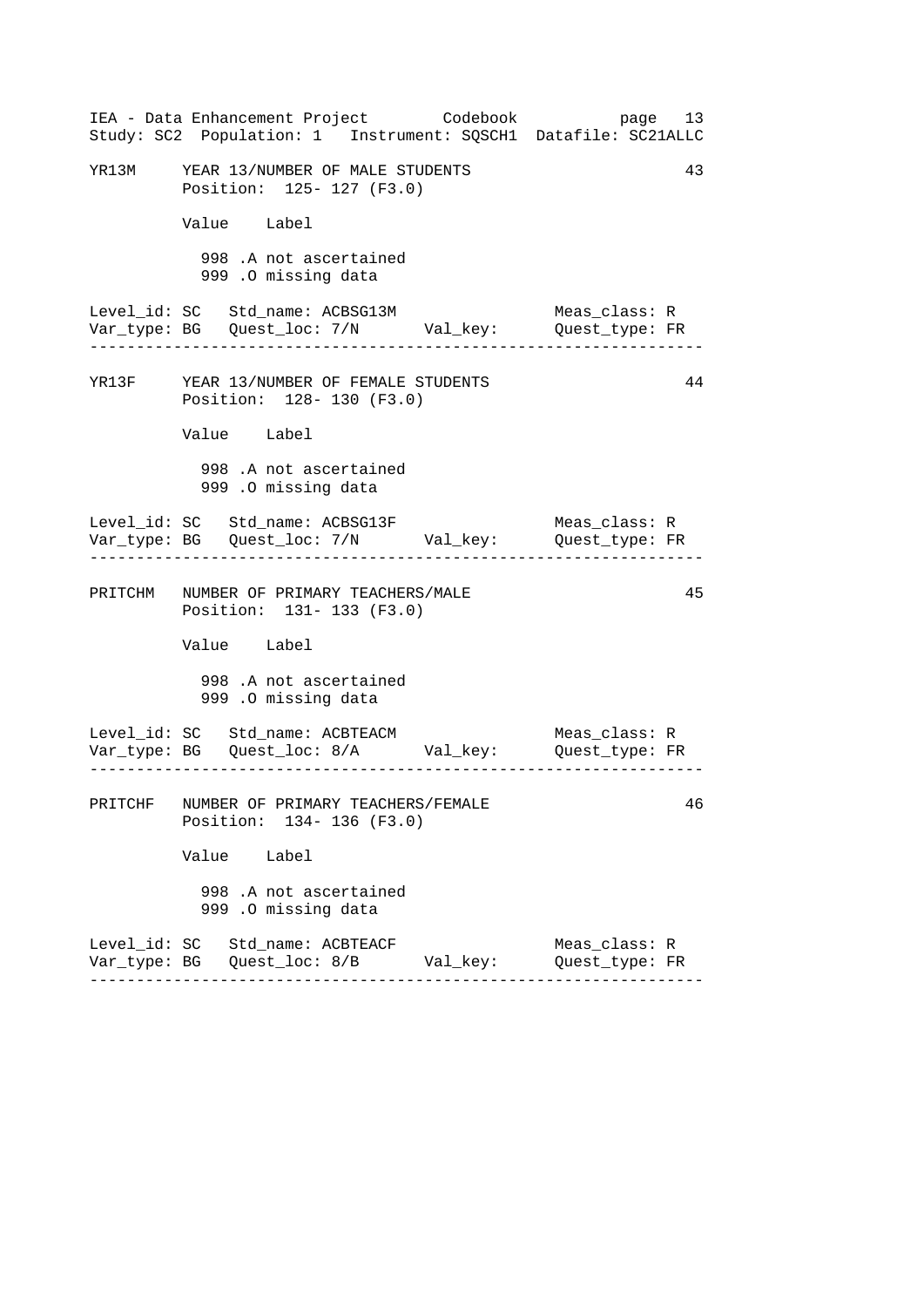|        | IEA - Data Enhancement Project Codebook<br>Study: SC2 Population: 1 Instrument: SQSCH1 Datafile: SC21ALLC                              | page 14                         |
|--------|----------------------------------------------------------------------------------------------------------------------------------------|---------------------------------|
|        | PATTERN PATTERN SCIENCE TEACHING<br>Position: 137- 137 (F1.0)                                                                          | 47                              |
|        | Value Label                                                                                                                            |                                 |
|        | 1 class teachers<br>2<br>3 specialists<br>3 co-operative<br>4 other pattern<br>5 no science<br>8.A not ascertained<br>9.0 missing data |                                 |
|        | Level_id: SC Std_name: ACBPATTN<br>Level_ia: SC Sta_name: ACBPATTN Meas_class: N<br>Var_type: BG Quest_loc: 9 Val_key: Quest_type: MC  | Meas_class: N                   |
|        | YRPHRS YEAR P/HOURS PER WEEK SCIENCE<br>Position: 138- 139 (F2.0)                                                                      | 48                              |
|        | Value Label                                                                                                                            |                                 |
|        | 98.A not ascertained<br>99.0 missing data                                                                                              |                                 |
|        | Level_id: SC Std_name: ACBHRSPS<br>Var_type: BG    Quest_loc: 10/A    Val_key:    Quest_type: FR                                       | Meas_class: R                   |
|        | YR1HRS YEAR 1/HOURS PER WEEK SCIENCE<br>Position: 140- 141 (F2.0)                                                                      | 49                              |
|        | Value Label                                                                                                                            |                                 |
|        | 98 .A not ascertained<br>99.0 missing data                                                                                             |                                 |
|        | Level_id: SC Std_name: ACBHRS1S                                                                                                        | Meas_class: R<br>Quest_type: FR |
| YR2HRS | YEAR 2/HOURS PER WEEK SCIENCE<br>Position: 142- 143 (F2.0)                                                                             | 50                              |
|        | Value Label                                                                                                                            |                                 |
|        | 98.A not ascertained<br>99.0 missing data                                                                                              |                                 |
|        | Level_id: SC Std_name: ACBHRS2S                                                                                                        | Meas_class: R<br>Quest_type: FR |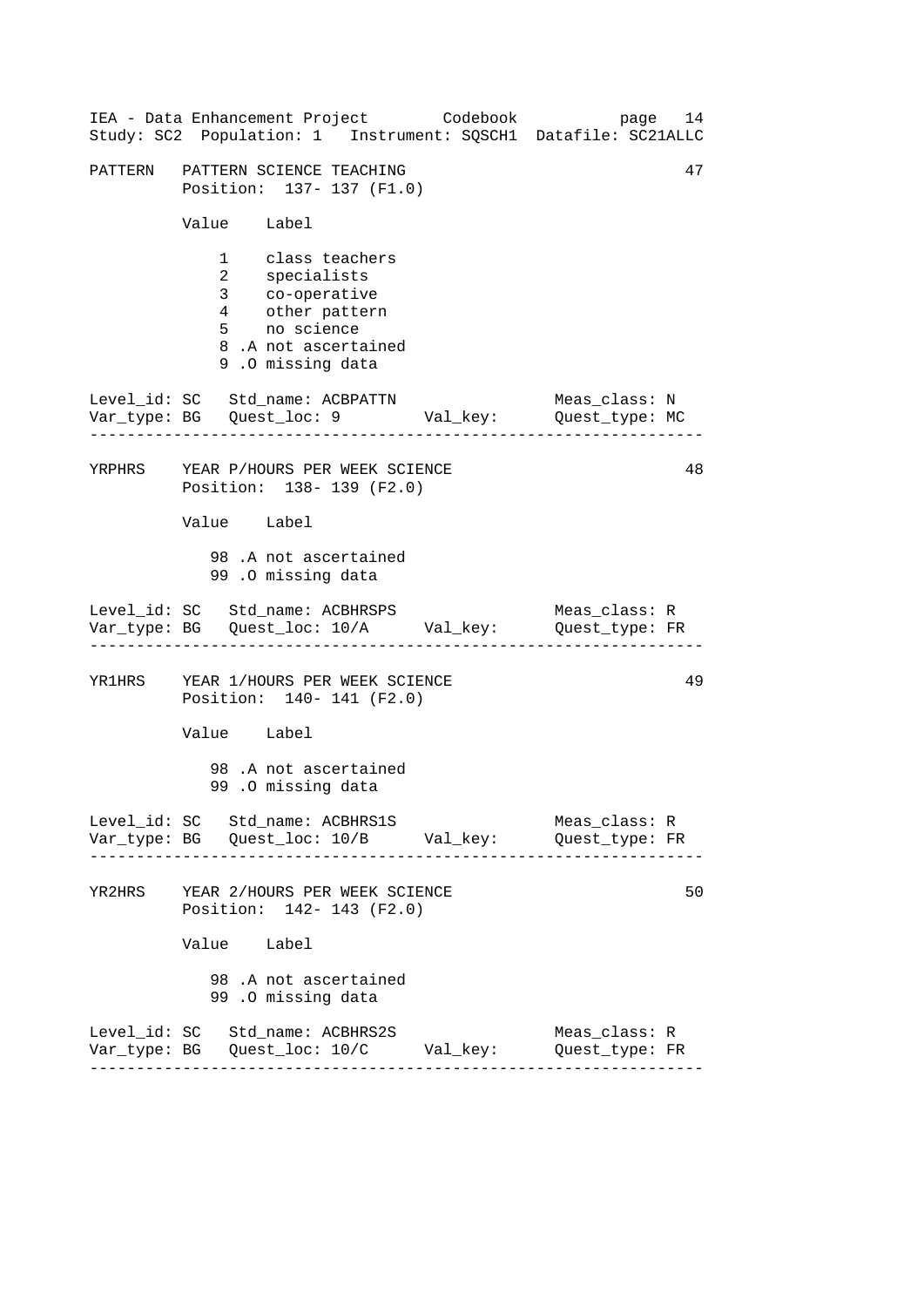| IEA - Data Enhancement Project Codebook<br>Study: SC2 Population: 1 Instrument: SQSCH1 Datafile: SC21ALLC | page 15                         |
|-----------------------------------------------------------------------------------------------------------|---------------------------------|
| YR3HRS YEAR 3/HOURS PER WEEK SCIENCE<br>Position: 144- 145 (F2.0)                                         | 51                              |
| Value Label                                                                                               |                                 |
| 98.A not ascertained<br>99.0 missing data                                                                 |                                 |
| Level_id: SC Std_name: ACBHRS3S<br>Var_type: BG    Quest_loc: 10/D    Val_key:    Quest_type: FR          | Meas_class: R                   |
| YR4HRS YEAR 4/HOURS PER WEEK SCIENCE<br>Position: 146- 147 (F2.0)                                         | 52                              |
| Value Label                                                                                               |                                 |
| 98.A not ascertained<br>99.0 missing data                                                                 |                                 |
| Level_id: SC Std_name: ACBHRS4S<br>Var_type: BG    Quest_loc: 10/E    Val_key:    Quest_type: FR          | Meas_class: R                   |
| YR5HRS YEAR 5/HOURS PER WEEK SCIENCE<br>Position: 148- 149 (F2.0)                                         | 53                              |
| Value Label                                                                                               |                                 |
| 98.A not ascertained<br>99.0 missing data                                                                 |                                 |
| Level_id: SC Std_name: ACBHRS5S Meas_class: R<br>Var_type: BG Quest_loc: 10/F Val_key: Quest_type: FR     |                                 |
| YR6HRS YEAR 6/HOURS PER WEEK SCIENCE<br>Position: 150- 151 (F2.0)                                         | 54                              |
| Value Label                                                                                               |                                 |
| 98.A not ascertained<br>99.0 missing data                                                                 |                                 |
| Level_id: SC Std_name: ACBHRS6S                                                                           | Meas_class: R<br>Quest type: FR |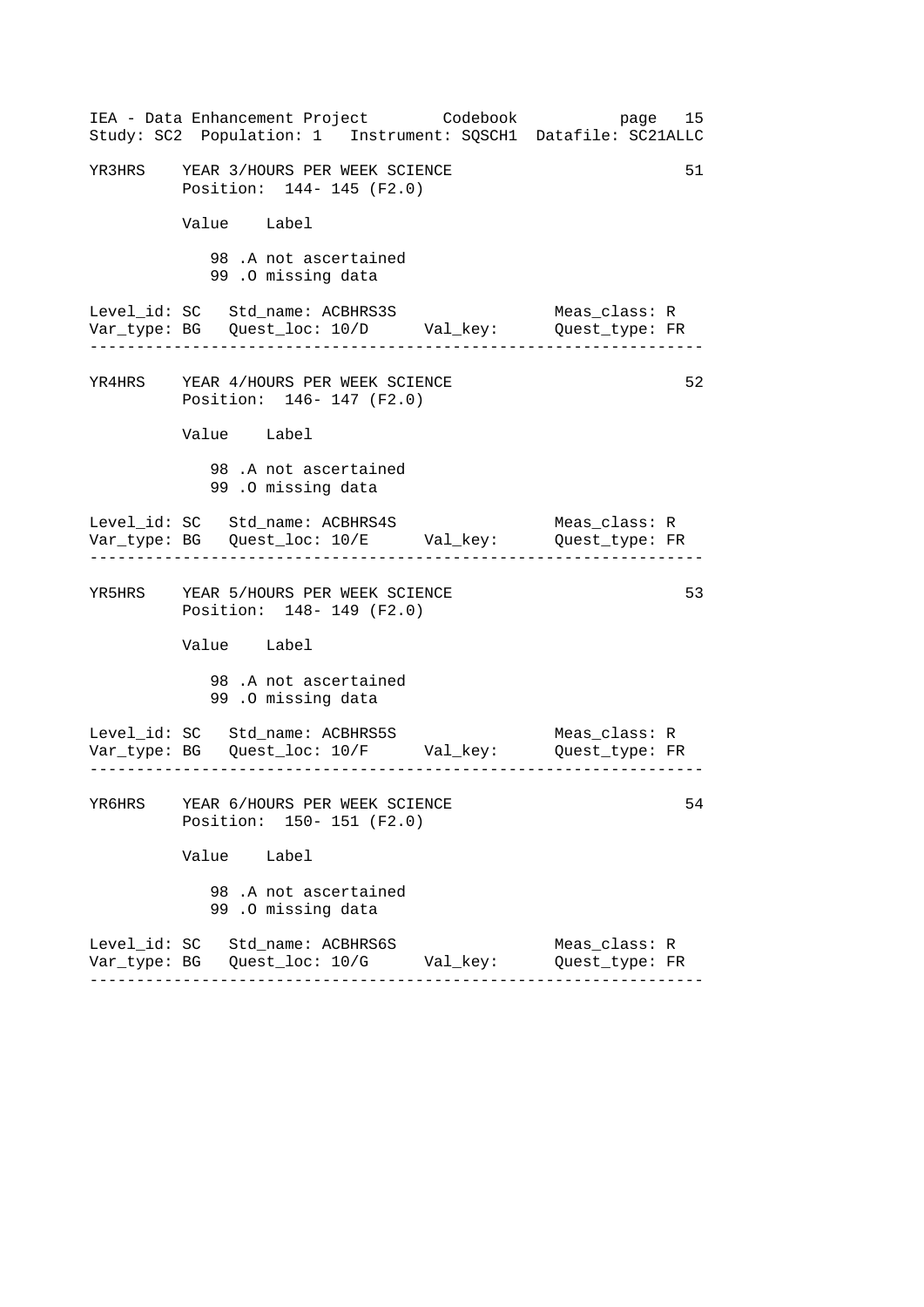| IEA - Data Enhancement Project Codebook<br>Study: SC2 Population: 1 Instrument: SQSCH1 Datafile: SC21ALLC                                                                       | page 16                            |
|---------------------------------------------------------------------------------------------------------------------------------------------------------------------------------|------------------------------------|
| YR7HRS YEAR 7/HOURS PER WEEK SCIENCE<br>Position: 152- 153 (F2.0)                                                                                                               | 55                                 |
| Value Label                                                                                                                                                                     |                                    |
| 98.A not ascertained<br>99.0 missing data                                                                                                                                       |                                    |
| Level_id: SC Std_name: ACBHRS7S<br>----------------------------------                                                                                                           | Meas_class: R<br>. <u>.</u>        |
| YR8HRS YEAR 8/HOURS PER WEEK SCIENCE<br>Position: 154- 155 (F2.0)                                                                                                               | 56                                 |
| Value Label                                                                                                                                                                     |                                    |
| 98.A not ascertained<br>99 .0 missing data                                                                                                                                      |                                    |
| Level_id: SC Std_name: ACBHRS8S                                                                                                                                                 | Meas_class: R<br>_________________ |
| LABS MUMBER OF LABORATORIES<br>Position: 156-157 (F2.0)                                                                                                                         | 57                                 |
| Value Label                                                                                                                                                                     |                                    |
| 98.A not ascertained<br>99 .0 missing data                                                                                                                                      |                                    |
| Level_id: SC Std_name: ACBLABOR                                                                                                                                                 | Meas_class: R                      |
| LABUSE PERCENT OF WEEK LABS USED<br>Position: 158-158 (F1.0)                                                                                                                    | 58                                 |
| Value Label                                                                                                                                                                     |                                    |
| < 40% of the week<br>40 - 60%<br>1<br>$\overline{2}$<br>$60 - 80%$<br>3 <sup>7</sup><br>> 80% of the week<br>4<br>5 no science rooms<br>8.A not ascertained<br>9.0 missing data |                                    |
| Level_id: SC Std_name: ACBLABUS<br>Var_type: BG    Quest_loc: 12           Val_key:        Quest_type: MC                                                                       | Meas_class: N                      |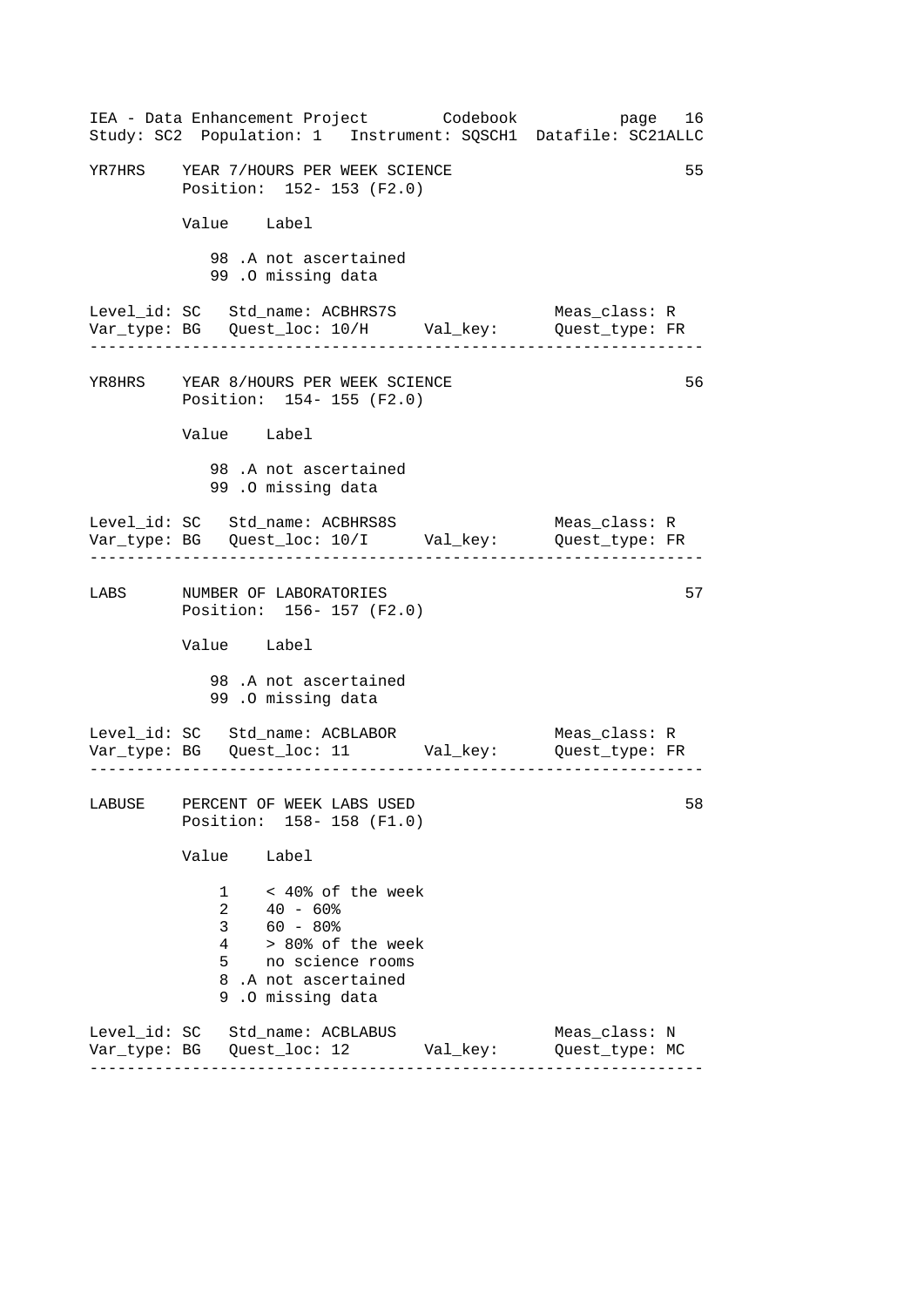|       |                                                                           | IEA - Data Enhancement Project Codebook<br>Study: SC2 Population: 1 Instrument: SQSCH1 Datafile: SC21ALLC                                                                  |  | page                            | 17 |
|-------|---------------------------------------------------------------------------|----------------------------------------------------------------------------------------------------------------------------------------------------------------------------|--|---------------------------------|----|
| RANGE |                                                                           | DECISIONS/RANGE SCIENCE<br>Position: 159- 159 (F1.0)                                                                                                                       |  |                                 | 59 |
|       | Value Label                                                               |                                                                                                                                                                            |  |                                 |    |
|       | $1 \quad \blacksquare$<br>$2^{\circ}$<br>3 <sup>7</sup><br>$\overline{4}$ | central authority<br>school council<br>school co<br>school pi<br>teachers<br>school principal<br>5 others<br>6 does not apply<br>8.A not ascertained<br>9.0 missing data   |  |                                 |    |
|       |                                                                           | Level_id: SC Std_name: ACBAUT01<br>Var_type: BG    Quest_loc: 13/A    Val_key:    Quest_type: MC                                                                           |  | Meas_class: N                   |    |
|       |                                                                           | CONTENT DECISIONS/CONTENT SCIENCE<br>Position: 160- 160 (F1.0)                                                                                                             |  |                                 | 60 |
|       | Value Label                                                               |                                                                                                                                                                            |  |                                 |    |
|       | $\mathbf{1}$<br>$\overline{2}$<br>3 <sup>7</sup><br>$\overline{4}$        | central authority<br>school council<br>school<br>teachers<br>thers<br>thers<br>school principal<br>5 others<br>6 does not apply<br>8.A not ascertained<br>9.0 missing data |  |                                 |    |
|       |                                                                           | Level_id: SC Std_name: ACBAUT02<br>Var_type: BG    Quest_loc: 13/B    Val_key:    Quest_type: MC                                                                           |  | Meas_class: N                   |    |
| TEXTS |                                                                           | DECISIONS/TEXTBOOKS SCIENCE<br>Position: 161-161 (F1.0)                                                                                                                    |  |                                 | 61 |
|       | Value                                                                     | Label                                                                                                                                                                      |  |                                 |    |
|       | $1 \quad \Box$<br>$\mathbf{2}$<br>3 <sup>7</sup><br>4<br>5<br>6           | central authority<br>school council<br>school principal<br>teachers<br>others<br>does not apply<br>8.A not ascertained<br>9.0 missing data                                 |  |                                 |    |
|       |                                                                           | Level_id: SC Std_name: ACBAUT03                                                                                                                                            |  | Meas_class: N<br>Quest_type: MC |    |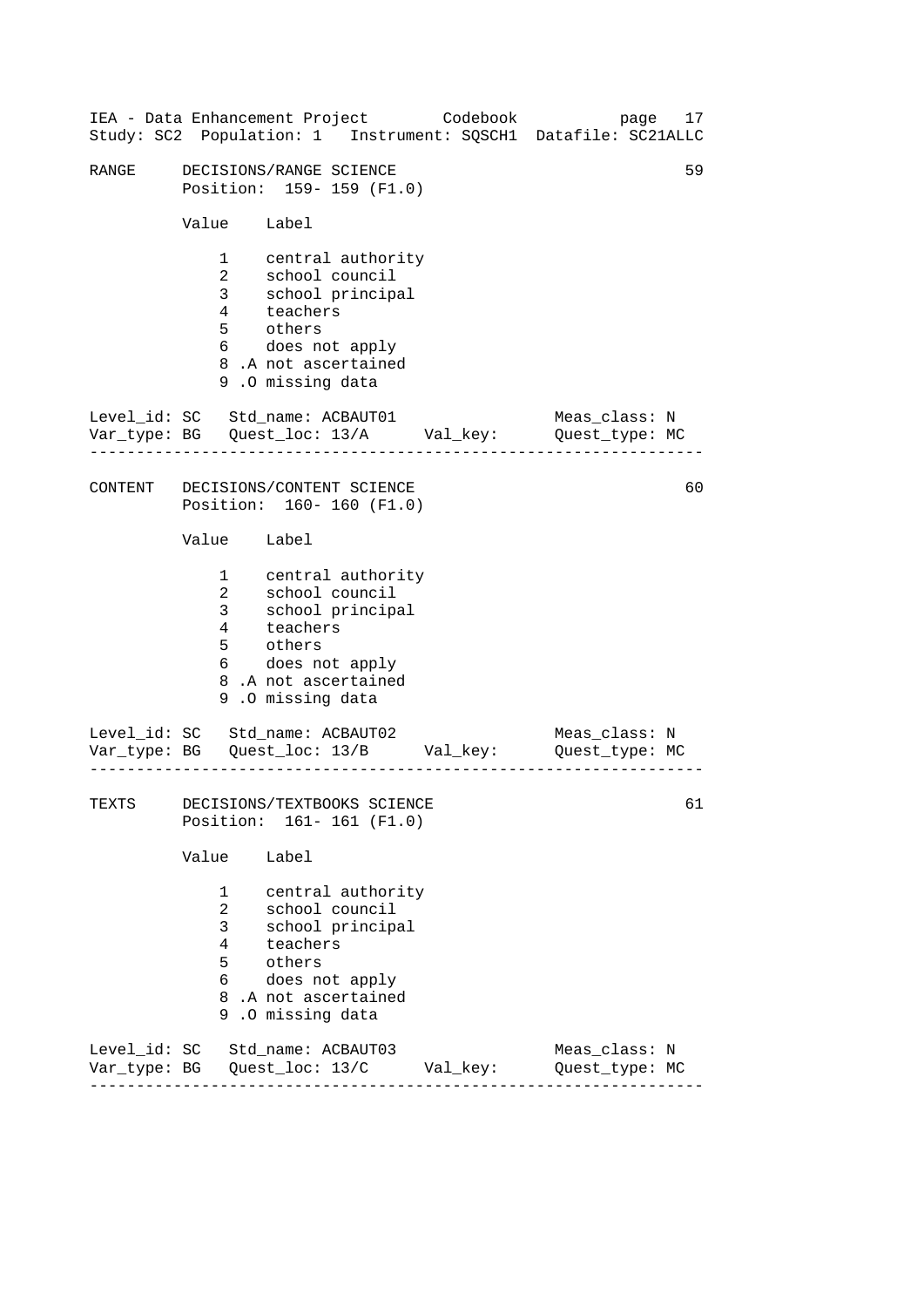|      |                                                         | IEA - Data Enhancement Project Codebook                                                                                                            |  |  | Study: SC2 Population: 1 Instrument: SQSCH1 Datafile: SC21ALLC                 | 18<br>page |  |
|------|---------------------------------------------------------|----------------------------------------------------------------------------------------------------------------------------------------------------|--|--|--------------------------------------------------------------------------------|------------|--|
| EQPT | DECISIONS/SCIENCE EQUIPMENT<br>Position: 162-162 (F1.0) |                                                                                                                                                    |  |  |                                                                                |            |  |
|      | Value Label                                             |                                                                                                                                                    |  |  |                                                                                |            |  |
|      | $\overline{2}$<br>3 <sup>7</sup>                        | 1 central authority<br>school council<br>school principal<br>4 teachers<br>5 others<br>6 does not apply<br>8.A not ascertained<br>9.0 missing data |  |  |                                                                                |            |  |
|      |                                                         | Level_id: SC Std_name: ACBAUT04                                                                                                                    |  |  | Meas_class: N<br>Var_type: BG    Quest_loc: 13/D    Val_key:    Quest_type: MC |            |  |
|      |                                                         | ENTRANCE DECISIONS/STUDENT ENTRANCE<br>Position: 163-163 (F1.0)                                                                                    |  |  |                                                                                | 63         |  |
|      | Value Label                                             |                                                                                                                                                    |  |  |                                                                                |            |  |
|      | $\overline{2}$<br>3 <sup>7</sup><br>4<br>5              | 1 central authority<br>school council<br>school principal<br>teachers<br>others<br>6 does not apply<br>8.A not ascertained<br>9.0 missing data     |  |  |                                                                                |            |  |
|      |                                                         | Level_id: SC Std_name: ACBAUT05                                                                                                                    |  |  | Meas_class: N<br>Var_type: BG    Quest_loc: 13/E    Val_key:    Quest_type: MC |            |  |
| FEES |                                                         | DECISIONS/STUDENT FEES<br>Position: 164-164 (F1.0)                                                                                                 |  |  |                                                                                | 64         |  |
|      | Value                                                   | Label                                                                                                                                              |  |  |                                                                                |            |  |
|      | $\mathbf{1}$<br>$\overline{2}$<br>3<br>4<br>5<br>6 —    | central authority<br>school council<br>school principal<br>teachers<br>others<br>does not apply<br>8.A not ascertained<br>9.0 missing data         |  |  |                                                                                |            |  |
|      |                                                         | Level_id: SC Std_name: ACBAUT06<br>Var_type: BG    Quest_loc: 13/F    Val_key:                                                                     |  |  | Meas_class: N<br>Quest_type: MC                                                |            |  |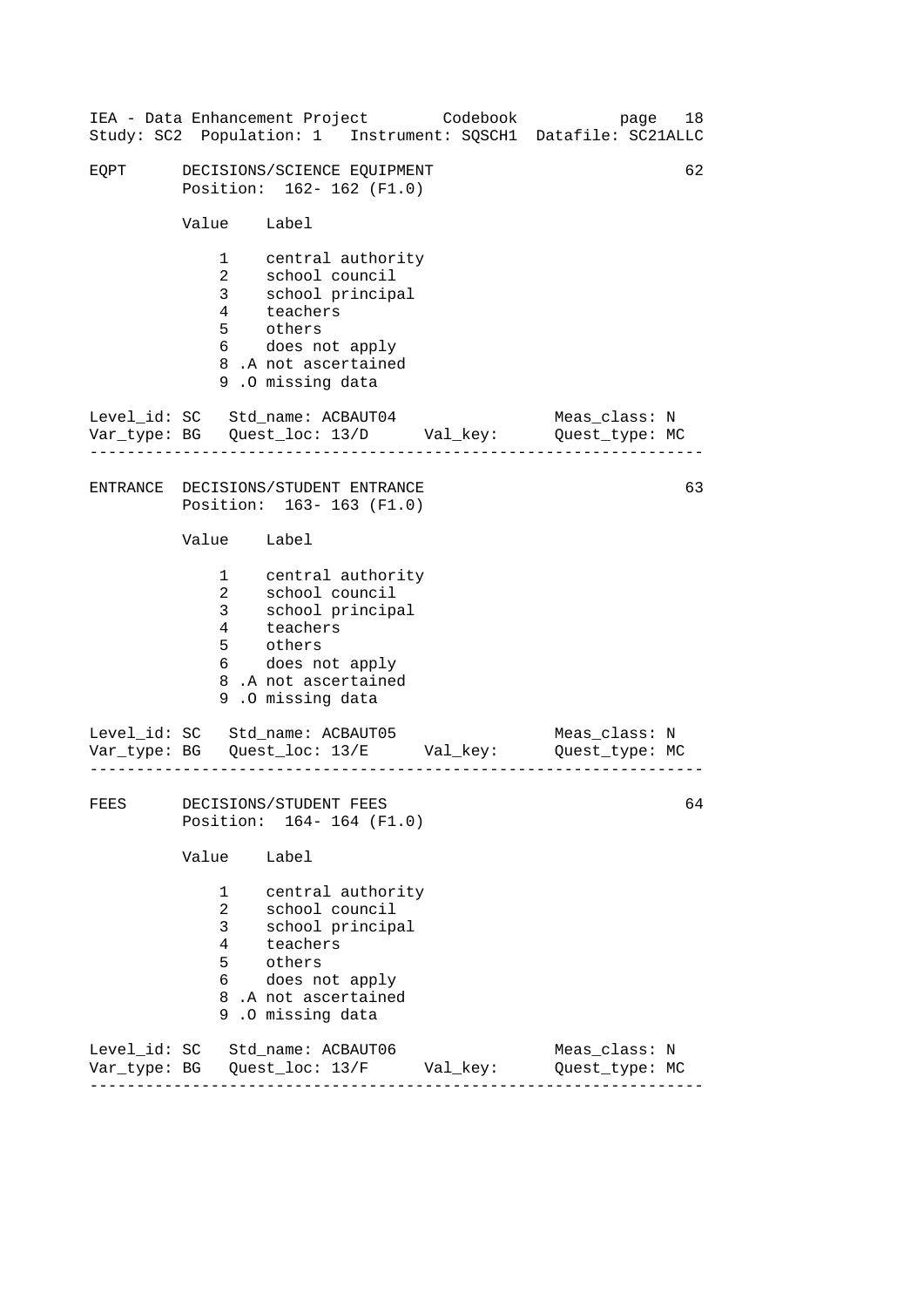|        |                                                                    | IEA - Data Enhancement Project Codebook<br>Study: SC2 Population: 1 Instrument: SQSCH1 Datafile: SC21ALLC                                      |  |  |  | page                            | 19 |
|--------|--------------------------------------------------------------------|------------------------------------------------------------------------------------------------------------------------------------------------|--|--|--|---------------------------------|----|
| EXPEND | DECISIONS/MAJOR EXPENDITURE<br>Position: 165-165 (F1.0)            |                                                                                                                                                |  |  |  |                                 | 65 |
|        | Value Label                                                        |                                                                                                                                                |  |  |  |                                 |    |
|        | $1 \quad \blacksquare$<br>$\overline{2}$<br>$\overline{3}$         | central authority<br>school council<br>school principal<br>4 teachers<br>5 others<br>does not apply<br>8.A not ascertained<br>9.0 missing data |  |  |  |                                 |    |
|        |                                                                    | Level_id: SC Std_name: ACBAUT07<br>Var_type: BG    Quest_loc: 13/G    Val_key:    Quest_type: MC                                               |  |  |  | Meas_class: N                   |    |
|        |                                                                    | CONDITNS DECISIONS/TEACHER CONDITIONS<br>Position: 166-166 (F1.0)                                                                              |  |  |  |                                 | 66 |
|        | Value Label                                                        |                                                                                                                                                |  |  |  |                                 |    |
|        | $\mathbf{1}$<br>$\overline{2}$<br>3 <sup>7</sup><br>$6\overline{}$ | central authority<br>school council<br>school principal<br>4 teachers<br>5 others<br>does not apply<br>8.A not ascertained<br>9.0 missing data |  |  |  |                                 |    |
|        |                                                                    | Level_id: SC Std_name: ACBAUT08<br>Var_type: BG    Quest_loc: 13/H    Val_key:    Quest_type: MC<br>---------------------------                |  |  |  | Meas_class: N                   |    |
|        |                                                                    | SELTCHR DECISIONS/SELECT TEACHERS<br>Position: 167-167 (F1.0)                                                                                  |  |  |  |                                 | 67 |
|        | Value                                                              | Label                                                                                                                                          |  |  |  |                                 |    |
|        | $\mathbf{1}$<br>$\overline{2}$<br>3<br>4<br>5<br>6                 | central authority<br>school council<br>school principal<br>teachers<br>others<br>does not apply<br>8.A not ascertained<br>9.0 missing data     |  |  |  |                                 |    |
|        |                                                                    | Level_id: SC Std_name: ACBAUT09<br>Var_type: BG    Quest_loc: 13/I    Val_key:                                                                 |  |  |  | Meas_class: N<br>Quest_type: MC |    |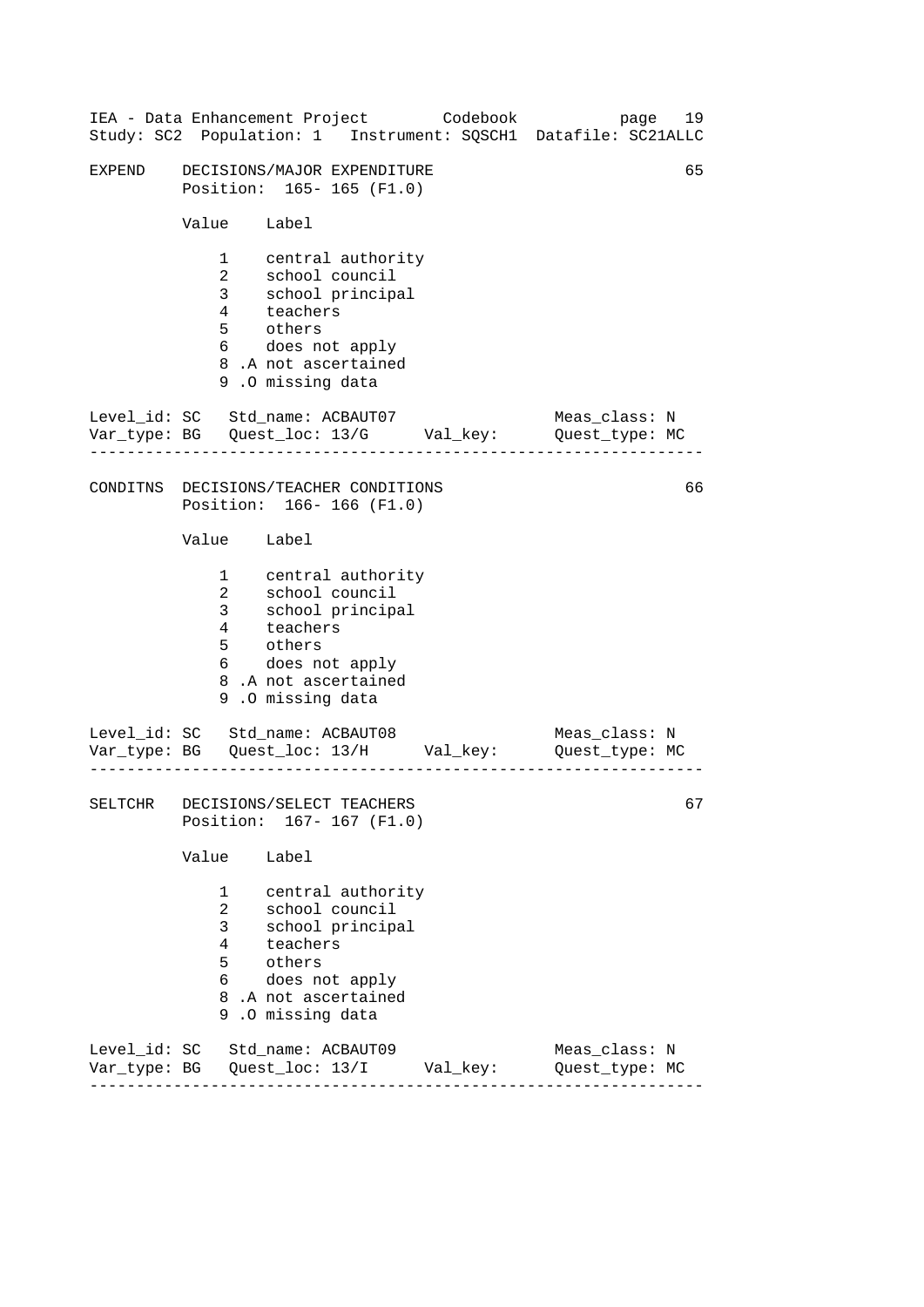|       |                                                                 |                                                                                                                                                | IEA - Data Enhancement Project Codebook | 20<br>page<br>Study: SC2 Population: 1 Instrument: SQSCH1 Datafile: SC21ALLC   |
|-------|-----------------------------------------------------------------|------------------------------------------------------------------------------------------------------------------------------------------------|-----------------------------------------|--------------------------------------------------------------------------------|
|       |                                                                 | SELPRINC DECISIONS/SELECT PRINCIPAL<br>Position: 168-168 (F1.0)                                                                                |                                         | 68                                                                             |
|       | Value Label                                                     |                                                                                                                                                |                                         |                                                                                |
|       | $1 \quad \blacksquare$<br>$\overline{2}$<br>3 <sup>7</sup><br>5 | central authority<br>school council<br>school principal<br>4 teachers<br>others<br>6 does not apply<br>8.A not ascertained<br>9.0 missing data |                                         |                                                                                |
|       |                                                                 | Level_id: SC Std_name: ACBAUT10                                                                                                                |                                         | Meas_class: N<br>Var_type: BG    Quest_loc: 13/J    Val_key:    Quest_type: MC |
| RULES |                                                                 | DECISIONS/SCHOOL RULES<br>Position: 169-169 (F1.0)                                                                                             |                                         | 69                                                                             |
|       | Value Label                                                     |                                                                                                                                                |                                         |                                                                                |
|       | $\mathbf{1}$<br>$\overline{2}$<br>3 <sup>7</sup><br>4<br>5      | central authority<br>school council<br>school principal<br>teachers<br>others<br>6 does not apply<br>8.A not ascertained<br>9.0 missing data   |                                         |                                                                                |
|       |                                                                 | Level_id: SC Std_name: ACBAUT11                                                                                                                |                                         | Meas_class: N<br>Var_type: BG    Quest_loc: 13/K    Val_key:    Quest_type: MC |
|       |                                                                 | PTCTEE PARENT TEACHER ASSOCIATION<br>Position: 170- 170 (F1.0)                                                                                 |                                         | $70\,$                                                                         |
|       | Value Label                                                     |                                                                                                                                                |                                         |                                                                                |
|       | 1<br>$\overline{2}$                                             | yes<br>no<br>8.A not ascertained<br>9.0 missing data                                                                                           |                                         |                                                                                |
|       |                                                                 | Level_id: SC Std_name: ACBPTA                                                                                                                  |                                         | Meas_class: N<br>Quest type: MC                                                |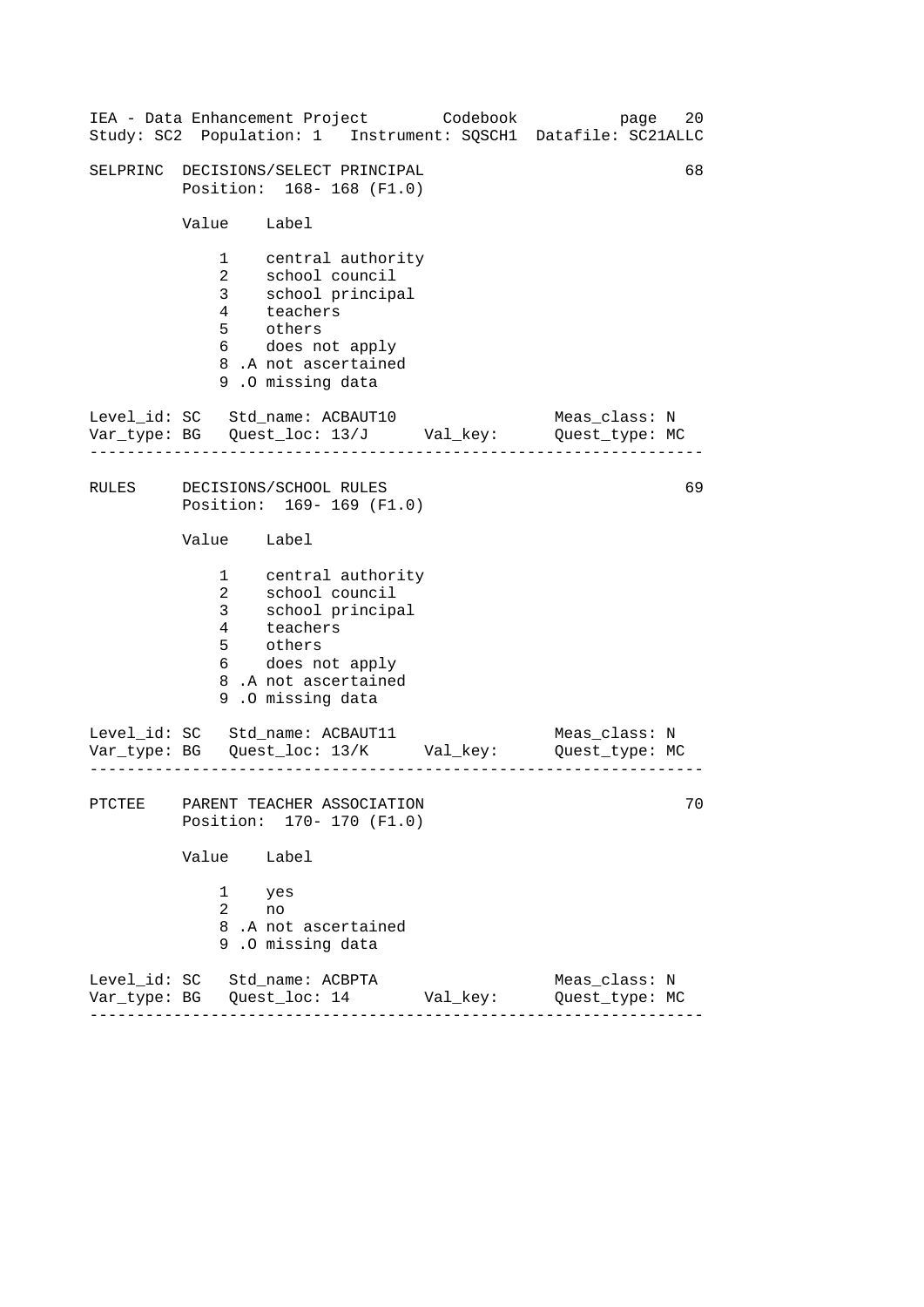------------------------------------------------------------------ ------------------------------------------------------------------ ------------------------------------------------------------------ ------------------------------------------------------------------ IEA - Data Enhancement Project Codebook page 21 Study: SC2 Population: 1 Instrument: SQSCH1 Datafile: SC21ALLC SOCIAL ACTIVITIES PTA/SOCIAL WORK 71 Position: 171- 171 (F1.0) Value Label 1 yes 2 no 8 .A not ascertained 9 .O missing data Level\_id: SC Std\_name: ACBPTA01 Meas\_class: N Var\_type: BG Quest\_loc: 15/A Val\_key: Quest\_type: MC CULTURE ACTIVITIES PTA/SOCIAL OR CULTURAL ACTS 72 Position: 172- 172 (F1.0) Value Label 1 yes 2 no 8 .A not ascertained 9 .O missing data Level\_id: SC Std\_name: ACBPTA02 Meas\_class: N Var\_type: BG Quest\_loc: 15/B Val\_key: Quest\_type: MC MONEY ACTIVITIES PTA/RAISE MONEY 73 Position: 173- 173 (F1.0) Value Label 1 yes 2 no 8 .A not ascertained 9 .O missing data Level id: SC Std name: ACBPTA03 Meas class: N Var\_type: BG Quest\_loc: 15/C Val\_key: Quest\_type: MC INSTRN ACTIVITIES PTA/DISCUSS STUDENT PROBLEMS 74 Position: 174- 174 (F1.0) Value Label 1 yes 2 no 8 .A not ascertained 9 .O missing data Level\_id: SC Std\_name: ACBPTA04 Meas\_class: N Var\_type: BG Quest\_loc: 15/D Val\_key: Quest\_type: MC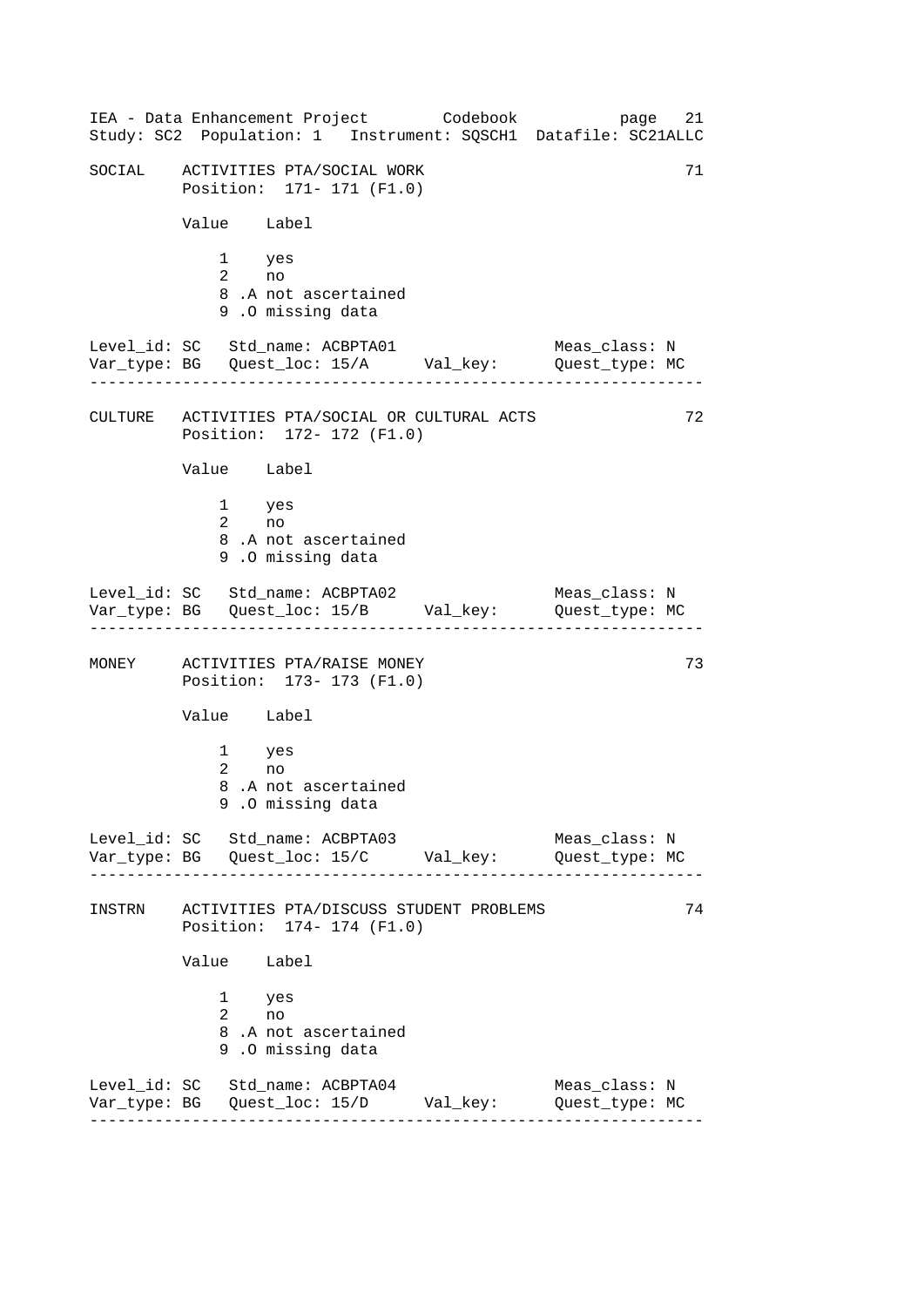------------------------------------------------------------------ ------------------------------------------------------------------ ------------------------------------------------------------------ ------------------------------------------------------------------ IEA - Data Enhancement Project Codebook page 22 Study: SC2 Population: 1 Instrument: SQSCH1 Datafile: SC21ALLC POLICY ACTIVITIES PTA/DISCUSS CURRICULUM 75 Position: 175- 175 (F1.0) Value Label 1 yes 2 no 8 .A not ascertained 9 .O missing data Level\_id: SC Std\_name: ACBPTA05 Meas\_class: N Var\_type: BG Quest\_loc: 15/E Val\_key: Quest\_type: MC PARENTED ACTIVITIES PTA/PARENT EDUCATION 76 Position: 176- 176 (F1.0) Value Label 1 yes 2 no 8 .A not ascertained 9 .O missing data Level\_id: SC Std\_name: ACBPTA06 Meas\_class: N Var\_type: BG Quest\_loc: 15/F Val\_key: Quest\_type: MC SELSTAFF ACTIVITIES PTA/SELECT STAFF 77 Position: 177- 177 (F1.0) Value Label 1 yes 2 no 8 .A not ascertained 9 .O missing data Level id: SC Std name: ACBPTA07 Meas class: N Var\_type: BG Quest\_loc: 15/G Val\_key: Quest\_type: MC BUDGET ACTIVITIES PTA/APPROVE BUDGET 78 Position: 178- 178 (F1.0) Value Label 1 yes 2 no 8 .A not ascertained 9 .O missing data Level\_id: SC Std\_name: ACBPTA08 Meas\_class: N Var\_type: BG Quest\_loc: 15/H Val\_key: Quest\_type: MC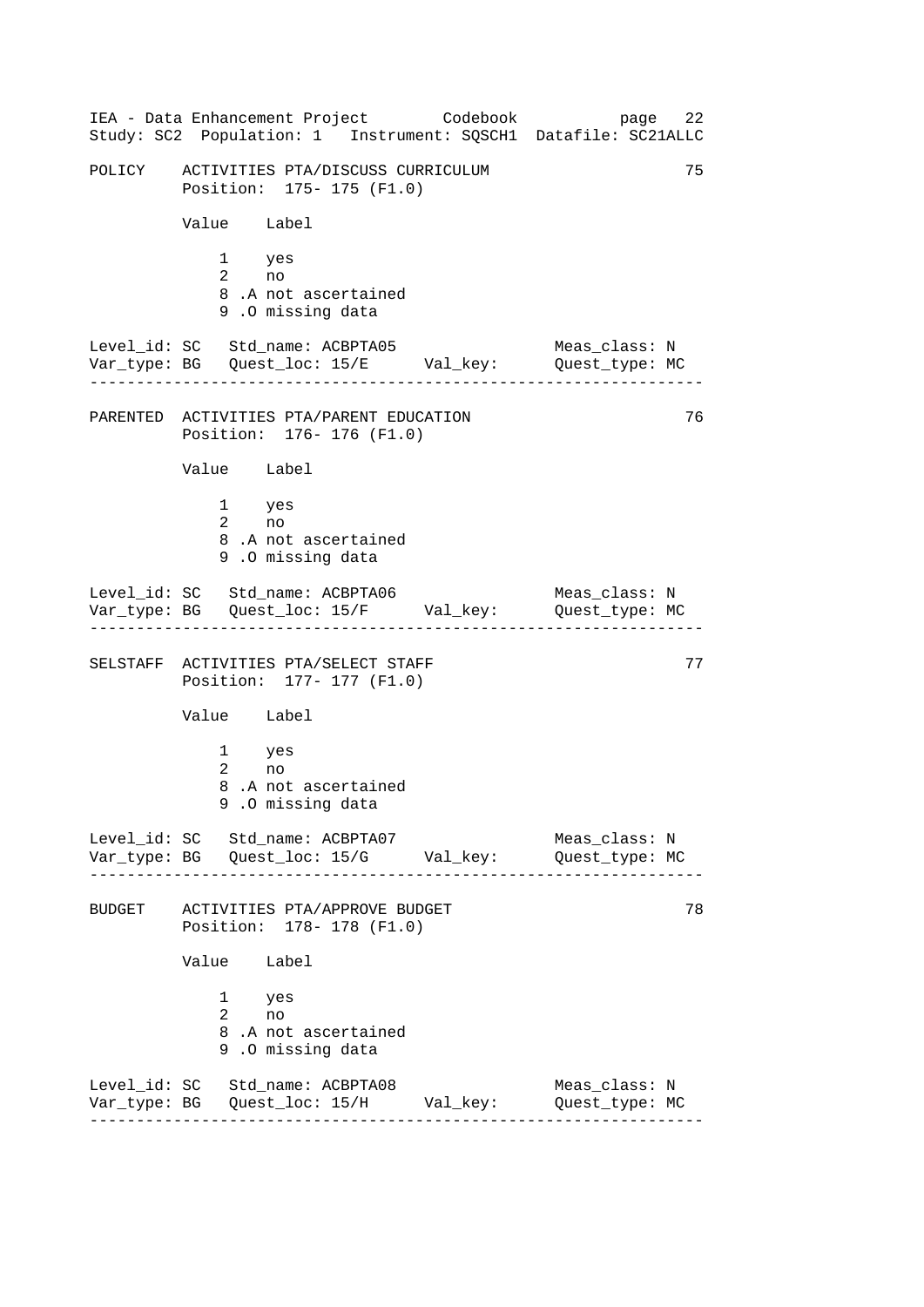------------------------------------------------------------------ ------------------------------------------------------------------ ------------------------------------------------------------------ ------------------------------------------------------------------ IEA - Data Enhancement Project Codebook page 23 Study: SC2 Population: 1 Instrument: SQSCH1 Datafile: SC21ALLC SCACTIVS ACTIVITIES PTA/SCIENCE ACTIVITIES 79 Position: 179- 179 (F1.0) Value Label 1 yes 2 no 8 .A not ascertained 9 .O missing data Level\_id: SC Std\_name: ACBPTA09 Meas\_class: N Var\_type: BG Quest\_loc: 15/I Val\_key: Quest\_type: MC OPCOST TYPE OF SCHOOL/SOURCE OPERATIVE COSTS Position: 180- 180 (F1.0) Value Label 1 government 2 part government 3 private 8 .A not ascertained 9 .O missing data Level\_id: SC Std\_name: ACBTYSCH Meas\_class: N Var\_type: BG Quest\_loc: 16 Val\_key: Quest\_type: MC SALTCHR ANNUAL EXPENDITURE/SALARIES TEACHERS 81 Position: 181- 183 (F3.0) Value Label 998 .A not ascertained 999 .O missing data Level\_id: SC Std\_name: ACBANEX1 Meas\_class: R Var\_type: BG Quest\_loc: 17/A Val\_key: Quest\_type: FR SALNON ANNUAL EXPENDITURE/SALARIES NON-TEACHERS 82 Position: 184- 186 (F3.0) Value Label 998 .A not ascertained 999 .O missing data Level\_id: SC Std\_name: ACBANEX2 Meas\_class: R Var\_type: BG Quest\_loc: 17/B Val\_key: Quest\_type: FR 80